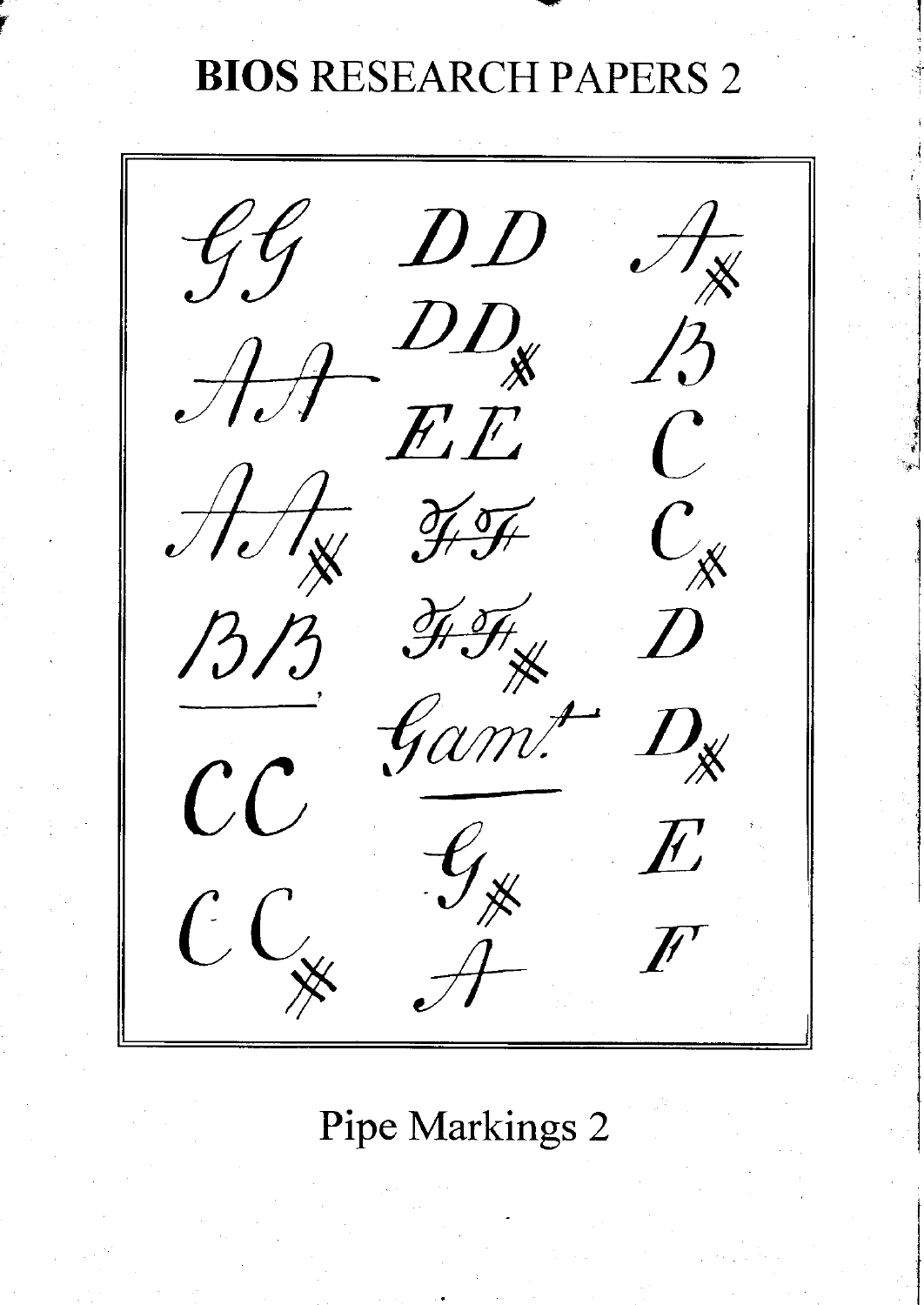#### Pipe Markings 2

This second collection of pipe markings illustrates scripts of several organ builders not represented in the first collection - especially of the Dallam-Harris-Byfield lineage.

It is clear that there are distinct scripts from the two great organ building schools which arose in the 17th century - the Smith school and the Harris school. Within these schools the constituent organ builders show slight variations within the context of the basic script whilst retaining an overall similarity. How far this distinction is consistent is by no means certain, and it remains unsafe to identify the provenance of pipework solely on the evidence of pipe markings.

There appears to be a watershed in the 18th century when the archaisms of the Smith and Harris scripts disappear and a modern style is established, characterized by modern letter forms and the use of the  $#$  sign instead of tails. As so often with changing styles there is overlap, so that we find, for example, Snetzler using tails for sharps in the second half of the 18th century.

Some early William Hill markings are given. A comparison of these with those of Gray & Davison from the middle of the 19th century shows striking similarities which demonstrates vividly the caveat that 19th century pipe markings are not safe clues as to the authorship of the pipes. It seems as if a universal script had gained currency amongst pipemakers - possibly, it has been suggested, to do with the teaching of uniform handwriting in schools; it might also be seen as a facet of the spread of factory methods of organ building with large works forces.

The compiler is indebted to the several contributors of these markings whose authorship is acknowledged with each set. He is also grateful to those who have supplied sets of markings which have so far not been used. There is an accumulation of anonymous pipe markings which will sometime be given an airine.

> David C. Wickens June 1994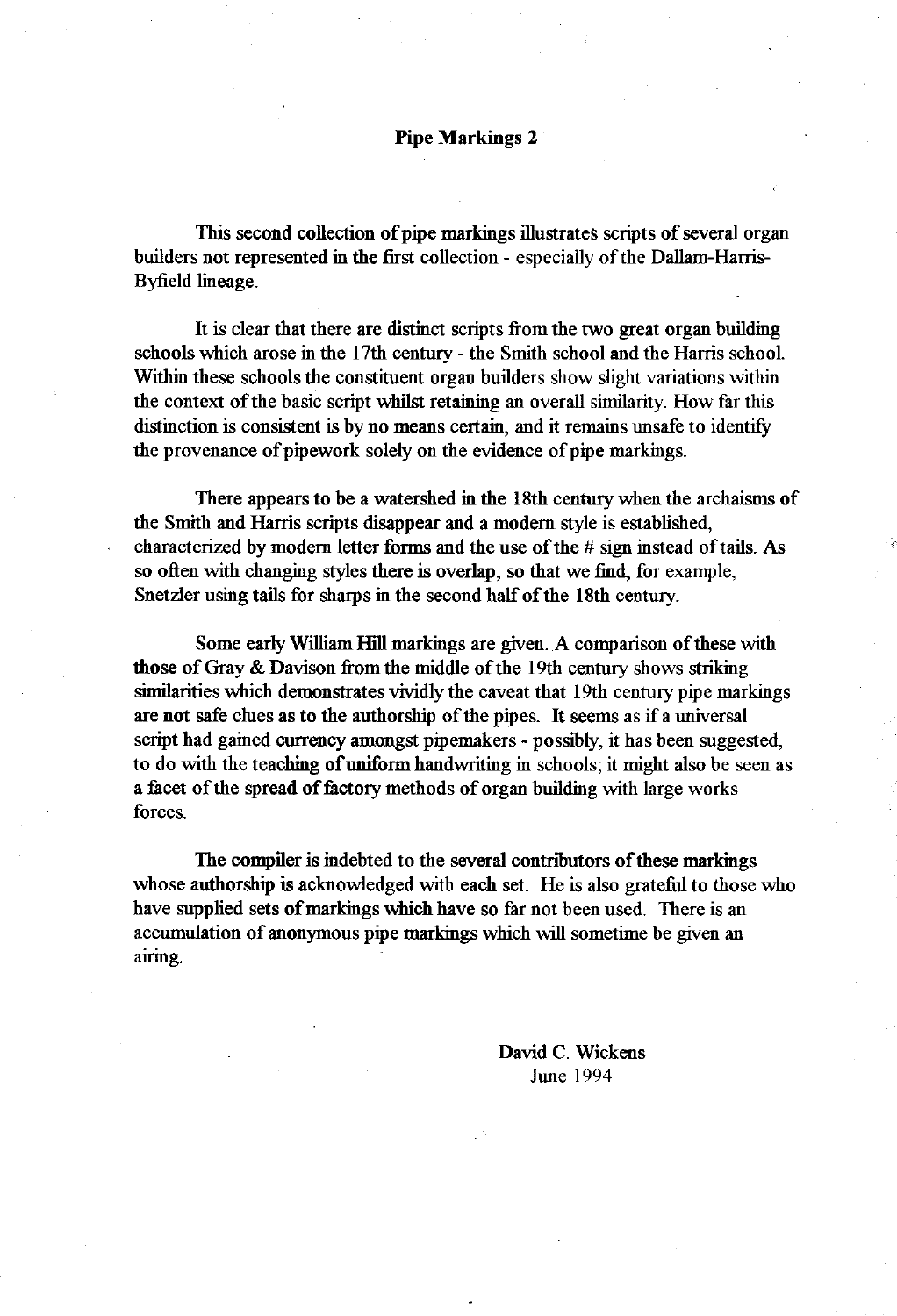#### **Contents**

| Page  | Year        | Location                                           | <b>Org Builder</b>         | Remarks                          |
|-------|-------------|----------------------------------------------------|----------------------------|----------------------------------|
|       | 01-02 1625c | Stanford-on-Avon                                   | Dallam                     |                                  |
| łО2   | 1631c       | Tewkesbury                                         | Dallam                     |                                  |
| lo2.  | 1653        | Lanvellec                                          | Dallam Robert              |                                  |
| 02-06 | 1662        | Oxford, New College                                | Dallam, Robert             |                                  |
|       | 03-06 1713? | Oxford, New College                                | Harris, Renatus            |                                  |
| 07    | 1665        | Nettlecombe Court                                  | Loosemore, John            |                                  |
| 80ļ   | 1673        | Walton-on-Thames                                   | Smith, Bernard             |                                  |
| 109   | 1678        | Chichester Cathedral                               | Harris, Renatus            |                                  |
| lo9.  | 1725c       | Chichester Cathedral                               | Byfield. John I            |                                  |
| 10    | 1708c       | Sedgefield, St.Edmund                              | Smith, Gerard              |                                  |
|       | 11-12 1715c | Whitchurch (Middlesex), St.Lawrence Smith, Gerard? |                            |                                  |
| 13    | 1717c       | Finedon, St.Mary                                   | Smith, Gerard?             |                                  |
| 14    | 1742        | London, St.Helen, Bishopsgate                      | Griffin, Thomas            |                                  |
| 15    | 1742        | private residence                                  | Snetzler, John             |                                  |
| 16    | 1760c       | Edinburgh, Russell Collection                      | Anon.                      |                                  |
| 17    | 1765        | Rotherhithe, St.Mary                               | Byfield, John II           |                                  |
| 18    | 1769        | Powderham Castle                                   | Seede, Brice               |                                  |
| 19    | 1780        | Abingdon, St.Helen                                 | Byfield, England & Russell |                                  |
| 20-21 | 1800s       | Markenfield Hall (ex)                              | Anon.                      |                                  |
| 22    | 1820c       | Hassop, All Saints                                 | Lincoln, H.C.              |                                  |
| 23    | 1826        | <b>Belton House</b>                                | <b>Elliot, Thomas</b>      |                                  |
| 24    | 1839        | Cambridge, St.John's College                       | Hill, William              |                                  |
| 25    | 1842        | Durrow Church, Ireland                             | Telford, William           |                                  |
| 26    | 1847        | Wentworth Church, Yorks                            | Bishop, J.C. (prob)        | to Haringhuizen, The Netherlands |
| 26    | 1847        | Haringhuizen, The Netherlands                      | Bishop, J.C. (prob)        | ex Wentworth Church, Yorks.      |
| 27    | 1851        | Limehouse, St.Ann                                  | Gray & Davison             |                                  |
| 28    | 1851        | Bristol, Buckingham Chapel, Clifton                | Monday, Joseph             |                                  |
| 29    | 1852        | Westminster, St.James, Piccadilly                  | Bishop, J.C.               |                                  |
| 30    | 1861        | Manchester Cathedral                               | Nicholson, John            |                                  |
| 30    | 1861        | Bolton, Holy Trinity                               | Nicholson, John            | ex Manchester Cathedral          |
| 31    | 1837        | Ludlow Parish Church                               | Walker, Joseph             |                                  |
| 31    | 1860        | Ludlow Parish Church                               | Gray & Davison             |                                  |
| 31    | 1883        | Ludlow Parish Church                               | Gray & Davison             |                                  |

Front cover: pipe markings from stopped wooden pipes in an anonymous chamber organ ex Markenfield Hall, traced by Martin Goetze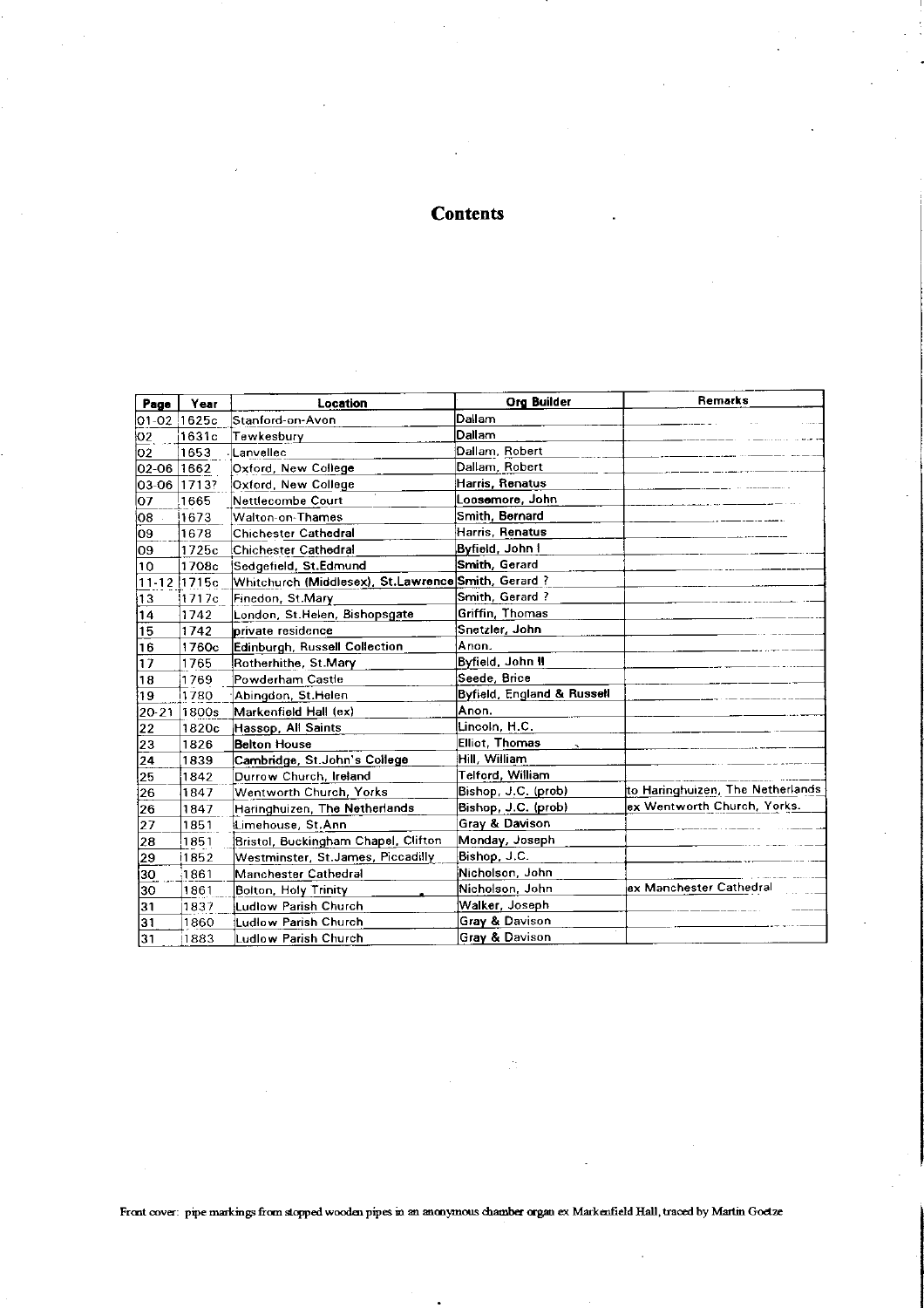| Org Builder              | Year  | Location                            | Page number             |
|--------------------------|-------|-------------------------------------|-------------------------|
| Anon.                    | 1760c | Edinburgh, Russell Collection       | 16                      |
| Anon.                    | 1800s | Markenfield Hall (ex)               | $20 - 21$               |
| Bishop J.C.              | 1852  | Westminster, St. James, Piccadilly  | 29                      |
| Bishop, J.C. (prob) 1847 |       | Haringhuizen, The Netherlands       | 26                      |
| Bishop, J.C. (prob) 1847 |       | Wentworth Church, Yorks             | 26                      |
| Byfield, England &       | 1780  | Abingdon, St.Helen                  | 19                      |
| Byfield, John I          | 1725c | Chichester Cathedral                | 9                       |
| Byfield, John II         | 1765  | Rotherhithe, St.Mary                | 17                      |
| Dailam                   | 1625c | Stanford-on-Avon                    | $1 - 2$                 |
| Dallam                   | 1631c | Tewkesbury                          | $\overline{\mathbf{c}}$ |
| Dallam, Robert           | 1653  | İLanvellec                          | $\overline{2}$          |
| Dallam, Robert           | 1662  | Oxford, New College                 | $2-6$                   |
| Elliot, Thomas           | 1826  | Belton House                        | 23                      |
| Gray & Davison           | 1851  | Limehouse, St.Ann                   | 27                      |
| Gray & Davison           | 1860  | Ludlow Parish Church                | 31                      |
| Gray & Davison           | 1883  | Ludlow Parish Church                | 31                      |
| Griffin, Thomas          | 1742  | London, St.Helen, Bishopsgate       | 14                      |
| Harris, Renatus          | 1678  | Chichester Cathedral                | l9                      |
| Harris, Renatus          | 1713? | Oxford, New College                 | $3-6$                   |
| Hill, William            | 1839  | Cambridge, St.John's College        | 24                      |
| Lincoln, H.C.            | 1820c | Hassop, All Saints                  | 22                      |
| Loosemore, John          | 1665  | Nettlecombe Court                   | 7                       |
| Monday, Joseph           | 1851  | Bristol, Buckingham Chapel, Clifton | 28                      |
| Nicholson, John          | 1861  | Bolton, Holy Trinity                | 30                      |
| Nicholson, John          | 1861  | Manchester Cathedral                | 30                      |
| Seede, Brice             | 1769  | Powderham Castle                    | 18                      |
| Smith, Bernard           | 1673  | Walton-on-Thames                    | 8                       |
| Smith, Gerard            | 1708c | Sedgefield, St.Edmund               | 10                      |
| Smith, Gerard?           | 1715c | Whitchurch (Middlesex), St.Lawrence | $11 - 12$               |
| Smith, Gerard?           | 1717c | Finedon, St.Mary                    | 13                      |
| Snetzler, John           | 1742  | private residence                   | 15                      |
| Telford, William         | 1842  | Durrow Church, Ireland              | 25                      |
| Walker, Joseph           | 1837  | İLudlow Parish Church               | 31                      |

#### Locations

| Location                            | Year                               | Org Builder            | Page number    |
|-------------------------------------|------------------------------------|------------------------|----------------|
| Abingdon, St.Helen                  | 1780<br>Byfield, England &<br>l 19 |                        |                |
| Belton House                        |                                    | <b>Elliot</b> , Thomas | 23             |
| Bolton, Holy Trinity                |                                    | Nicholson, John        | 30             |
| Bristol, Buckingham Chapel, Clifton | 1851                               | Monday, Joseph         | 28             |
| Cambridge, St.John's College        | 1839                               | Hill, William          | 24             |
| <b>Chichester Cathedral</b>         | 1678                               | Harris, Renatus        | l9.            |
| <b>Chichester Cathedral</b>         | 1725c                              | Byfield, John I        | l9.            |
| Durrow Church, Ireland<br>۰         | 1842                               | Telford, William       | 25             |
| Edinburgh, Russell Collection       | 1760c                              | Anon.                  | 16             |
| Finedon, St.Mary                    | 1717c                              | Smith, Gerard?         | 13             |
| Haringhuizen, The Netherlands       | 1847                               | Bishop, J.C. (prob) 26 |                |
| Hassop, All Saints                  | İLincoln, H.C.<br>1820c            |                        | 22             |
| Lanvellec                           | 1653                               | Dallam, Robert         | l2             |
| Limehouse, St.Ann                   | 1851                               | Gray & Davison         | 27             |
| London, St.Helen, Bishopsgate       | 1742                               | Griffin, Thomas        | 14             |
| Ludlow Parish Church                | 1837                               | Walker, Joseph         | 31             |
| Ludlow Parish Church                | 1860                               | Gray & Davison         | 31             |
| Ludlow Parish Church                | 1883                               | Gray & Davison         | 31             |
| Manchester Cathedral                | 1861                               | Nicholson, John        | 30             |
| Markenfield Hall (ex)               | 1800s                              | Anon.                  | 20-21          |
| Nettlecombe Court                   | 1665                               | Loosemore, John        | 7              |
| Oxford, New College                 | 1662<br>Dallam, Robert             |                        | $2 - 6$        |
| Oxford, New College                 | 1713?                              | Harris, Renatus        | $3 - 6$        |
| Powderham Castle                    | 1769                               | Seede, Brice           | 18             |
| private residence                   | 1742                               | Snetzler, John         | 15             |
| Rotherhithe, St.Mary                | 1765                               | Byfield, John II       | 17             |
| Sedgefield, St.Edmund               |                                    | Smith, Gerard          | 10             |
| Stanford-on-Avon<br>-               | 1625c                              | Dallam                 | $1 - 2$        |
| Tewkesbury                          | 1631c                              | Dallam                 | $\overline{2}$ |
| Walton-on-Thames                    |                                    | Smith, Bernard         | l8             |
| Wentworth Church, Yorks             |                                    | Bishop, J.C. (prob) 26 |                |
| Westminster, St.James, Piccadilly   | 1852                               | Bishop, J.C.           | 29             |
| Whitchurch (Middlesex), St.Lawrence | 1715c                              | Smith, Gerard?         | 11-12          |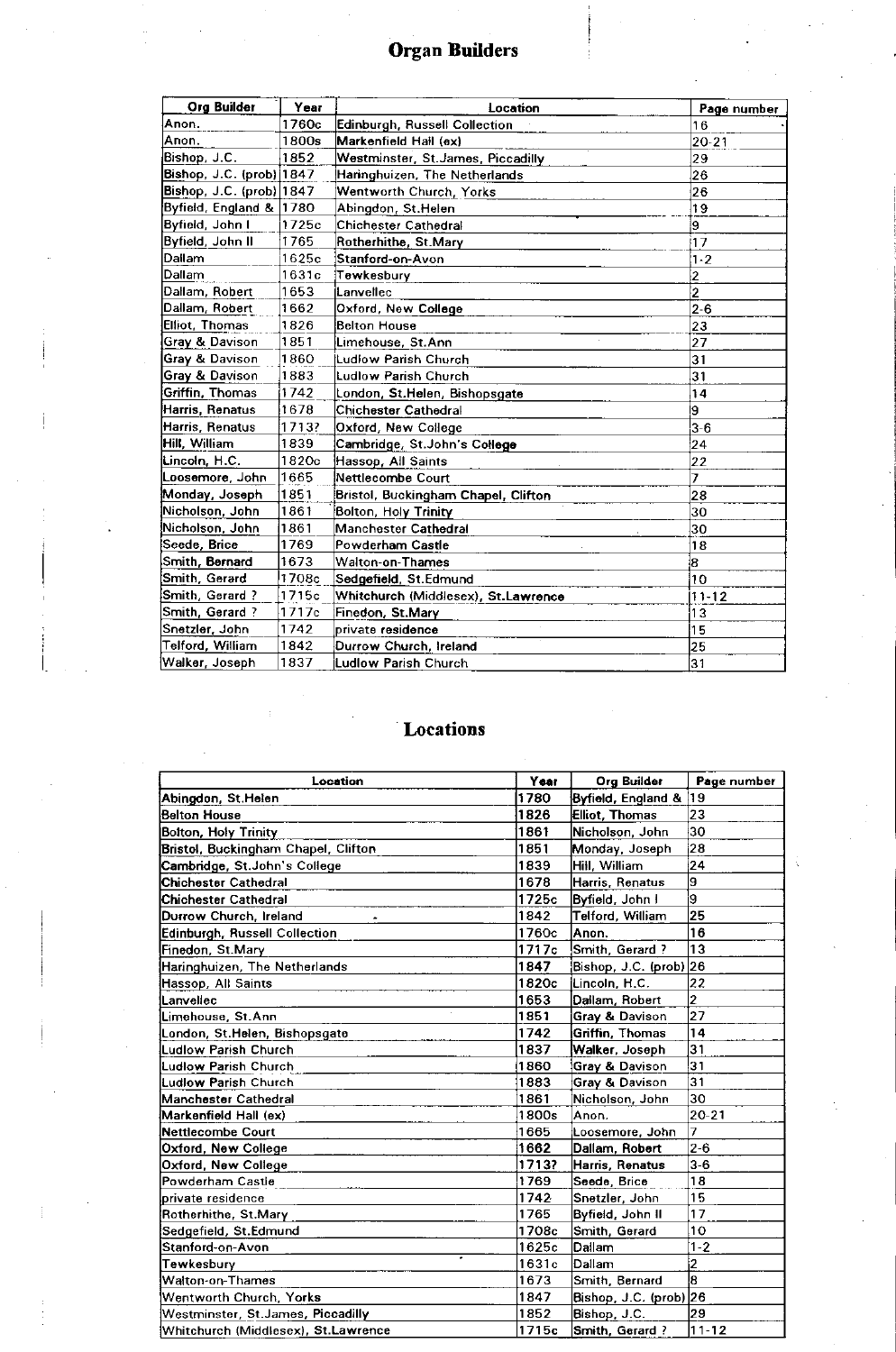1

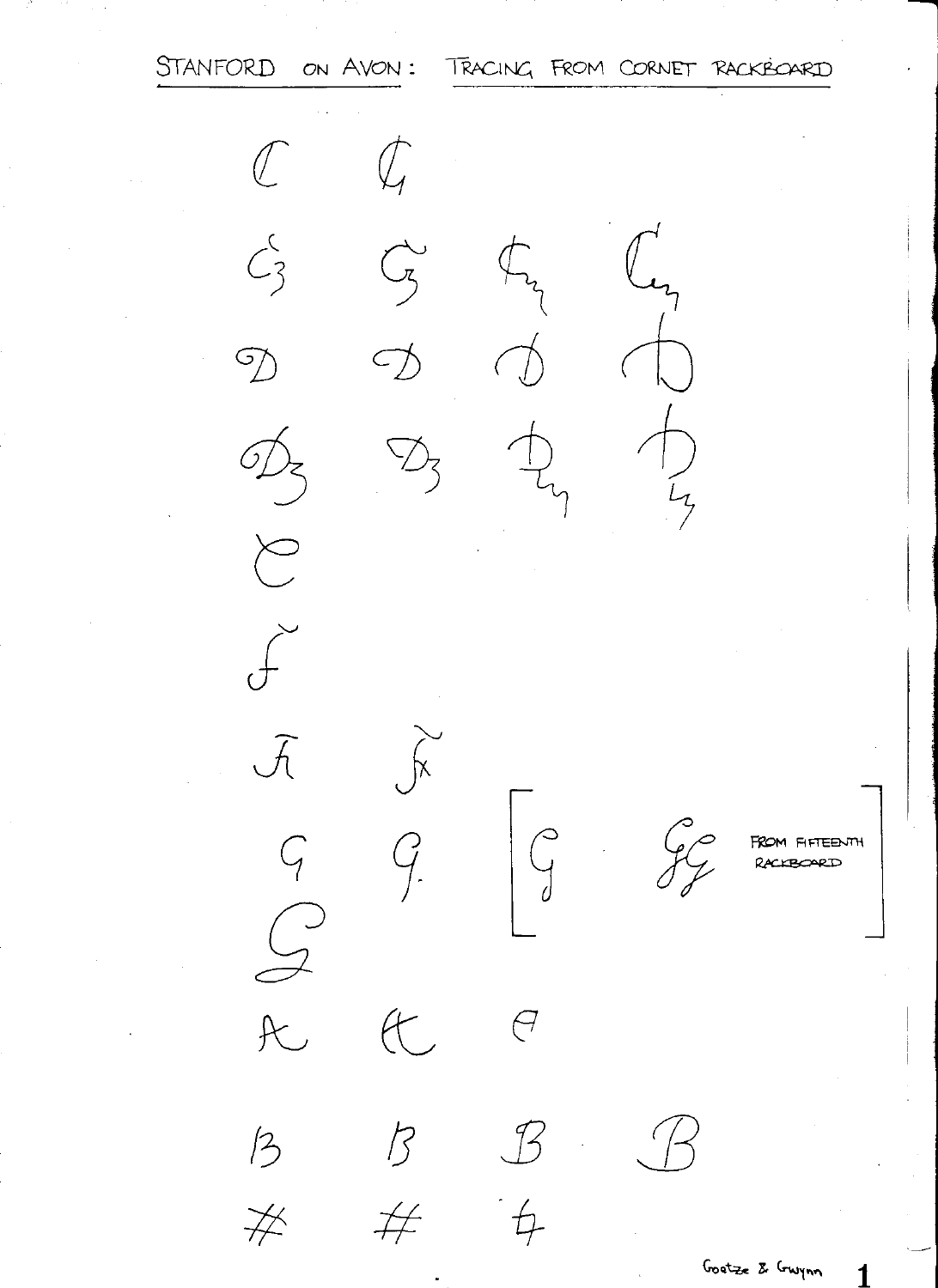DALLAM PIPE MARKS

| STANFORD ON AVON<br>C.1625  | TEWKESBURY<br>DALLAM C.IG31<br>$\mathbb{Z}^{\mathbb{Z}}$                                                | LANVELLEC<br>R.DALLAM 1653 | NEW COLLEGE<br>R.DALLAM 1662 |
|-----------------------------|---------------------------------------------------------------------------------------------------------|----------------------------|------------------------------|
|                             |                                                                                                         |                            |                              |
|                             |                                                                                                         |                            |                              |
|                             |                                                                                                         |                            |                              |
|                             |                                                                                                         |                            |                              |
|                             |                                                                                                         |                            |                              |
|                             |                                                                                                         |                            |                              |
| $\mathcal{T}_{\mathcal{L}}$ | $\mathcal{T}_{\mathcal{U}}$                                                                             | 九                          | 飞                            |
|                             | $\int$                                                                                                  |                            |                              |
| $\frac{1}{2}$               |                                                                                                         | 咒                          | <b>YZ</b>                    |
|                             | $\alpha$                                                                                                |                            | $\mathcal{I}_{-}$            |
| $\beta$                     | $\mathcal{B}% _{M_{1},M_{2}}^{\prime}(\theta)=\left( \mathcal{A}_{M_{1},M_{2}}^{\prime}\right) ^{\ast}$ | $\beta$                    | $\bigotimes$                 |
| #                           | #                                                                                                       | #                          | #                            |

 $\overline{2}$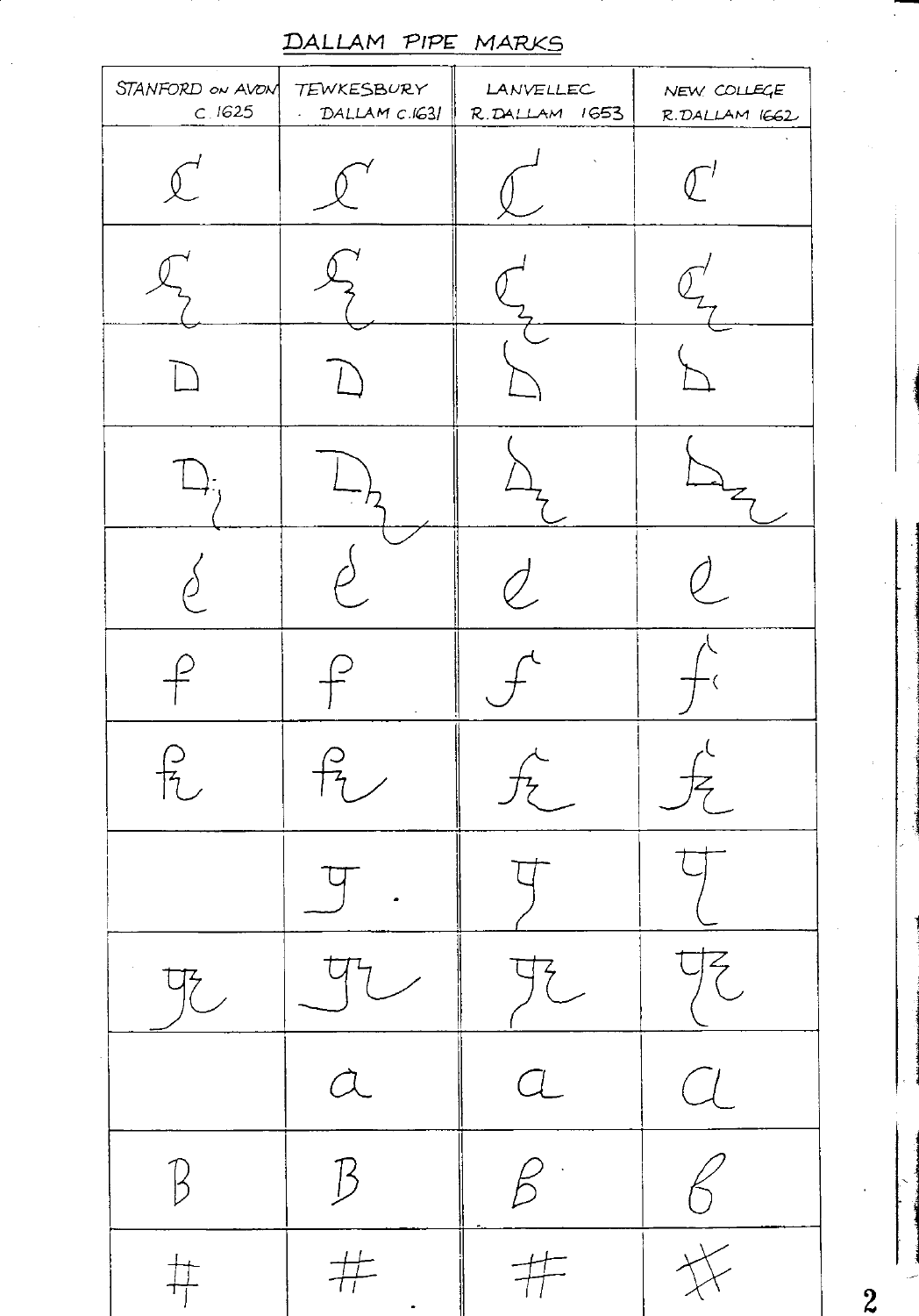$1 + 2$ 

 $1665$ 

 $1713.3$ 

 $\overline{3}$ 

ROBERT DALLAM

RENATUS HARRIS ?

tte

D

 $\mathcal{B}$ 

 $\int$ 

PIPE MARKS.

New College,  $0$   $\times$   $\sqrt{2}$ 

 $\left( 4\right)$ 

 $\circledS$ 

In addition to the four scribed marks, there old are later intex marks. das set maked one. on the flatting of the upper up, the other in the position of 3, approx.

From pipe no. II, this mark corresponds with the pitch  $mark \ (\bigoplus (mostly.)$ 

 $\ddot{\mathrm{+}}$ 



 $26.7.83$ MARTIN COETZE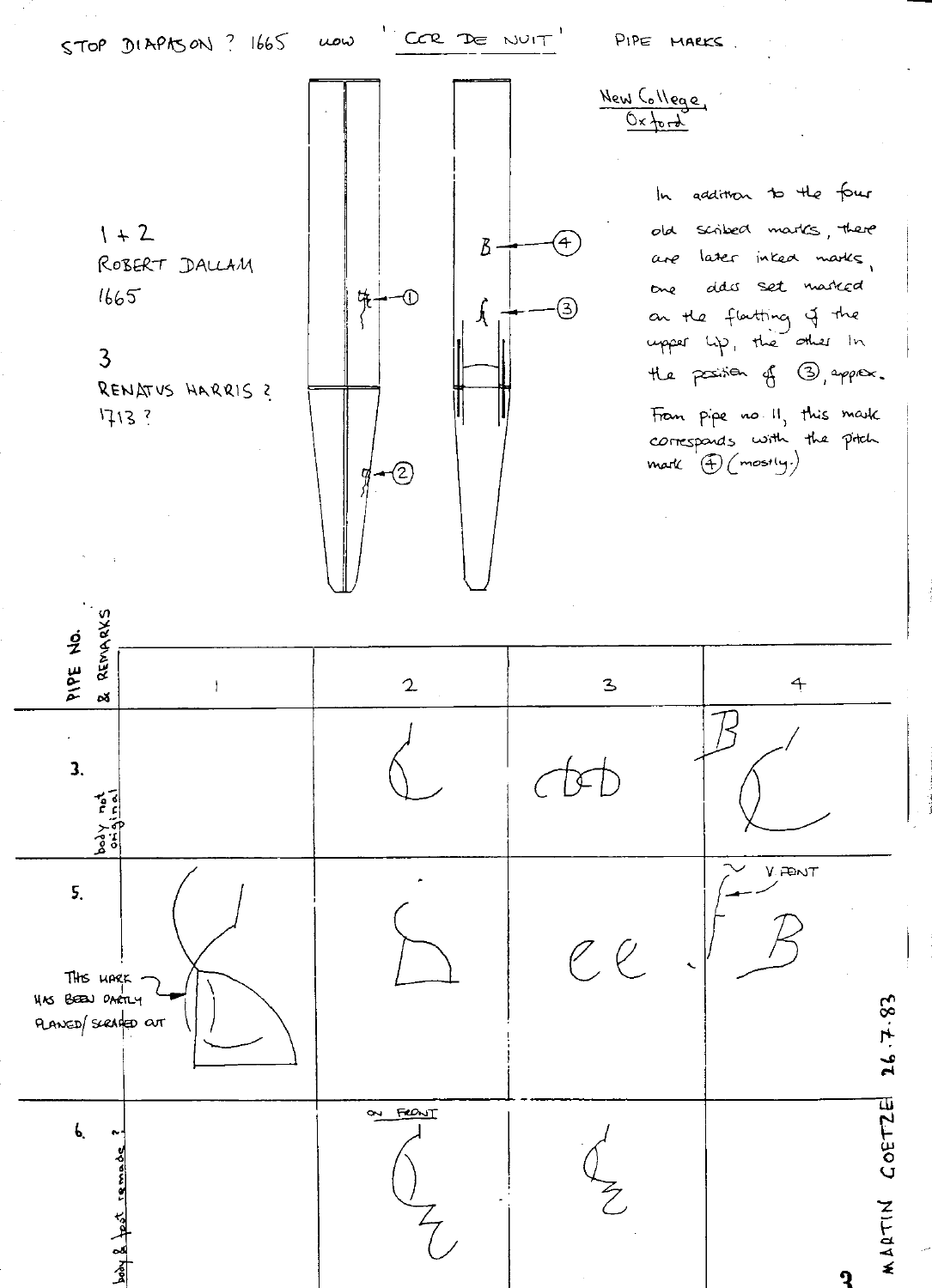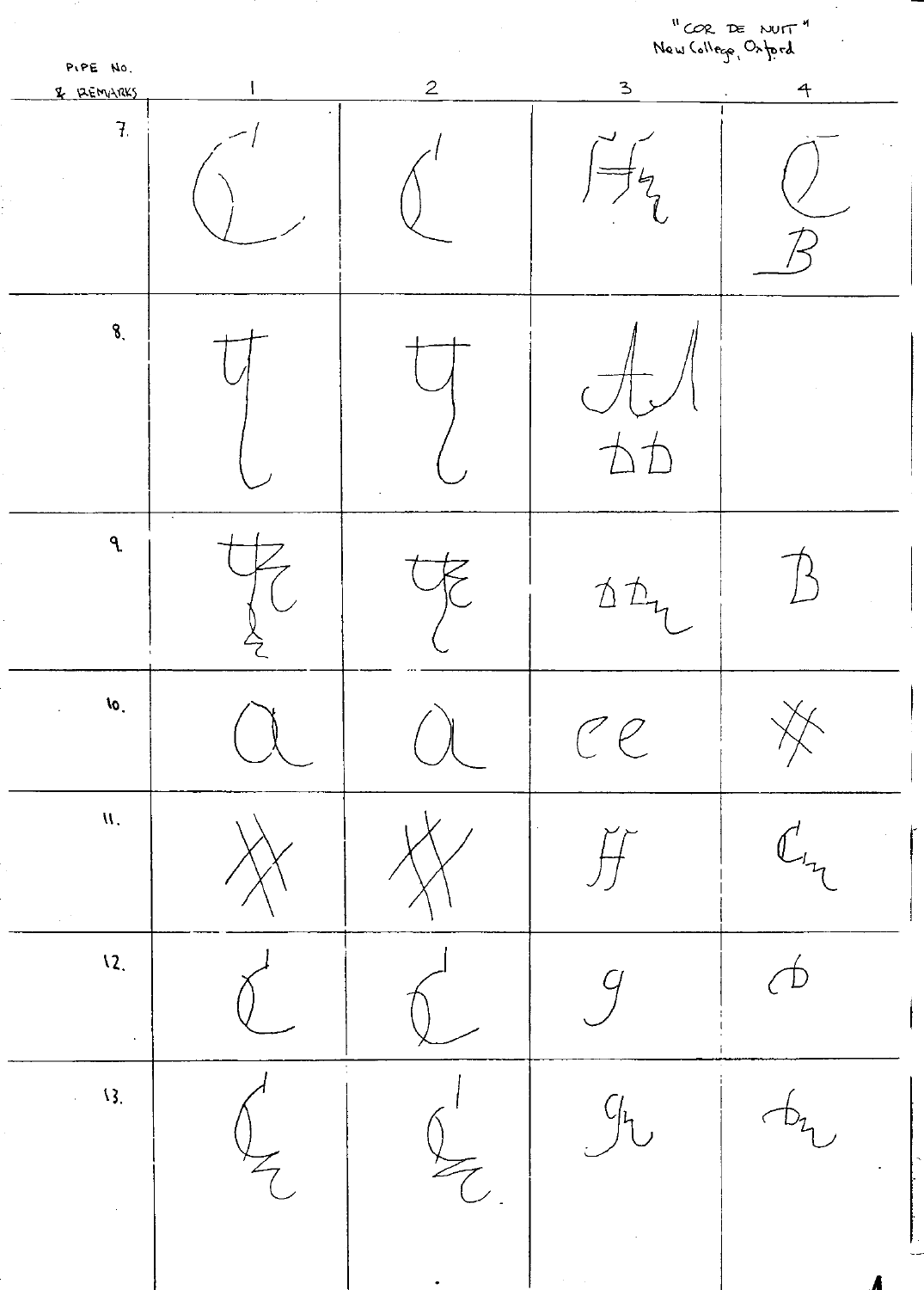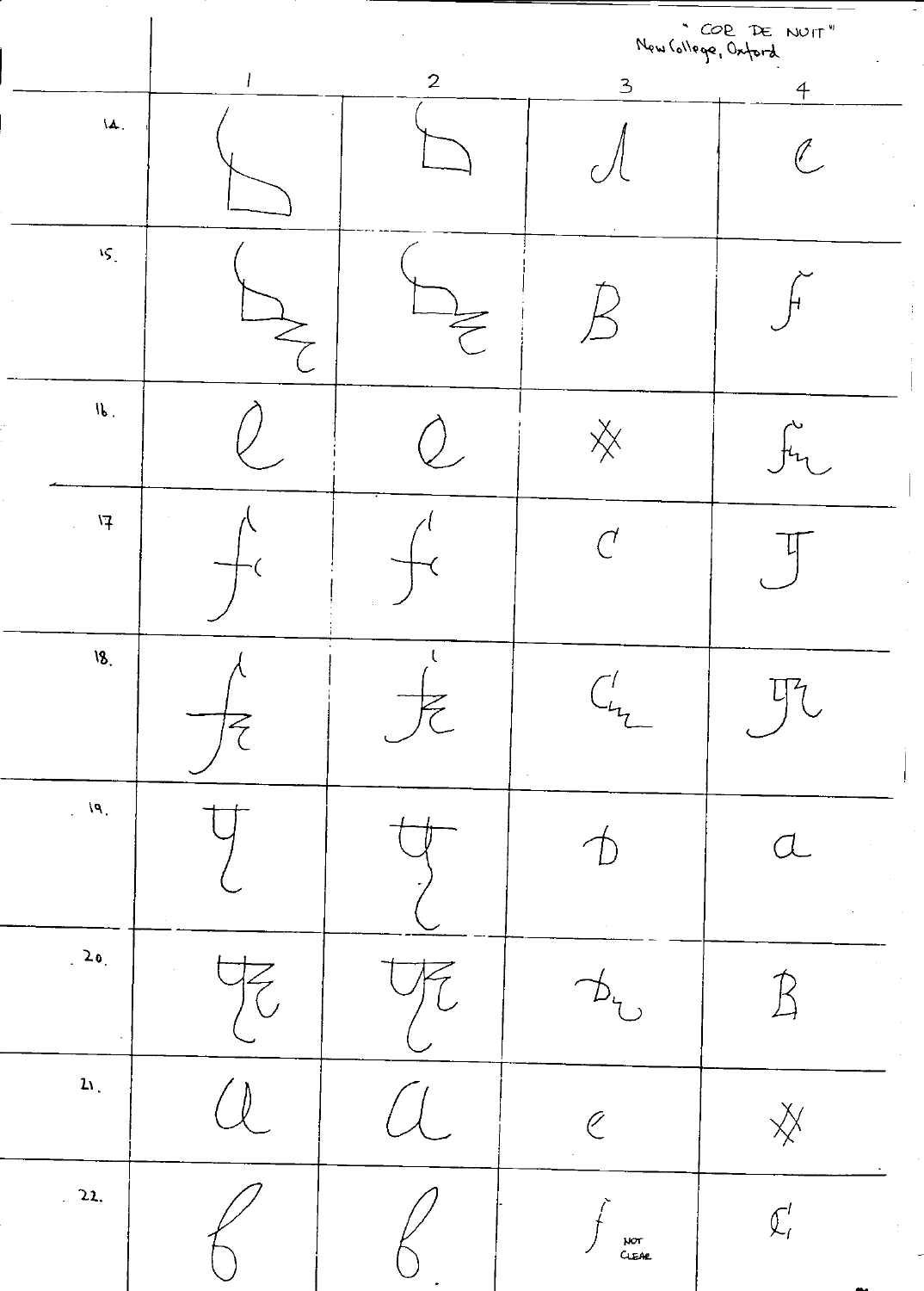" COR DE NUIT"<br>New College, Oxford  $\overline{2}$  $\overline{1}$  $\overline{3}$  $\overline{4}$  $22.$  $\frac{1000}{1000}$  $24.$  $\mathcal{A}$  $\mathsf{port}$  $\overline{D}$  $\mathcal{C}_{0}^{2}$  $Cuen$  $25.$  $\overline{z}$  $\widetilde{\phantom{a}}$  $26.$  $\alpha$  $\overline{\mathcal{C}}$  $27.$  $\overline{\mathcal{B}}$  $\frac{1}{2}$ 28.  $29$  $\mathbb{C}^{\!\!1}_\!$  $\bar{d}_{\mathbf{q}_{\mathbf{z}}}$  $\sqrt{\frac{1}{20}}$  $30<sub>1</sub>$  $\frac{\text{(foor has ADED)}}{\text{BTS}}$  $31.$ BEOW FLATTAG  $\mathcal{C}$ not<br>original  $\infty$  Laver Lip ē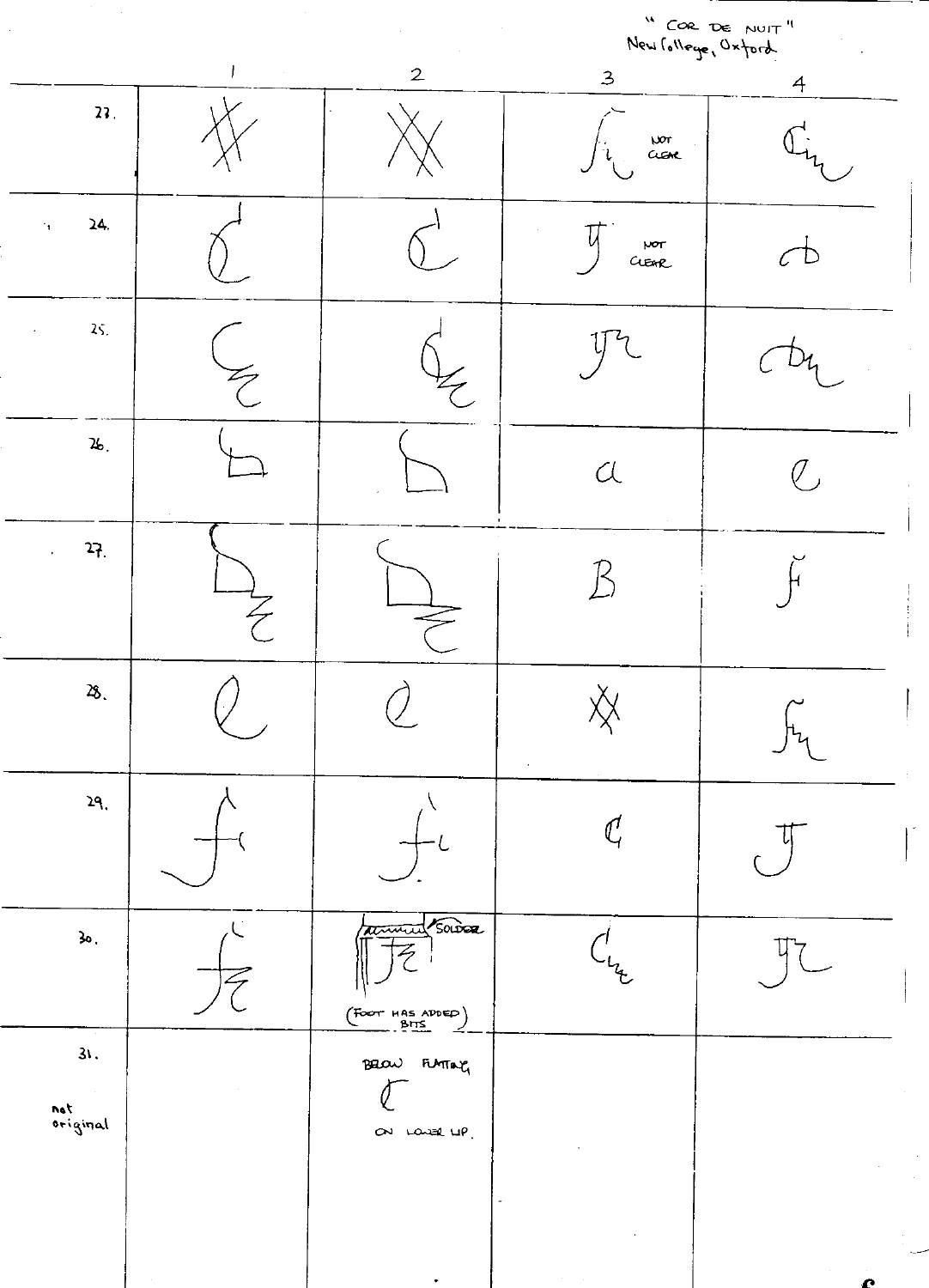### PRINCIPAL

NETTLECOMBE COURT

 $body$ 

LOOSMORE 1665

 $\overline{g}$  c°  $a$ 

FRONT PIPES (embosged, gi(t)

 $\sim$ 

لممطع

 $\overline{C}$ 

 $\int_{\infty}$ 

可 中  $\sqrt{\phantom{a}}$  $\begin{matrix} \mathcal{C} \ \mathcal{D} \end{matrix}$  $C#$  $d^{\bullet}$  $\int$  $\sum_{i=1}^n$  $\int$  $\mathbb D$  $df$   $\sum$  $\mathfrak{p}$ # E  $Qf.$ よ F  $\int_{\mathbb{H}}^{\infty}$  $\bigcup$  $H$  $3 \nless$  $\varsigma$  $9^{\text{#}}$  $\cancel{P}$  $\mathcal{F}$  $G#$  $a^2$  ft  $\begin{matrix} \mathcal{S} \\ \mathcal{S} \end{matrix}$  $\frac{2}{\gamma}$  $\overrightarrow{d}$  $\overline{\mathcal{A}}$ These are the only notes on the metal pipes. Some  $a\sharp^{\circ}$  $\mathcal{Q}$ are obscured by the emborsing, A#  $Q$  $C$ some by layers of size and  $H$  $\int_{0}^{\infty}$  $\mathcal B$ 

STOPPED BASS (WOOD)  $99$  $AA#?$  $\frac{1}{\sqrt{2}}$ HELPERS (WOOD)  $\frac{1}{\sqrt{2}}$  $C#$  $\mathcal{O}$  $\sum$  $\mathbb D$ 

 $\mathbb{D}$ #

E

g'iding.

 $\sqrt{ }$ 

 $H^{\!\mathcal{P}}$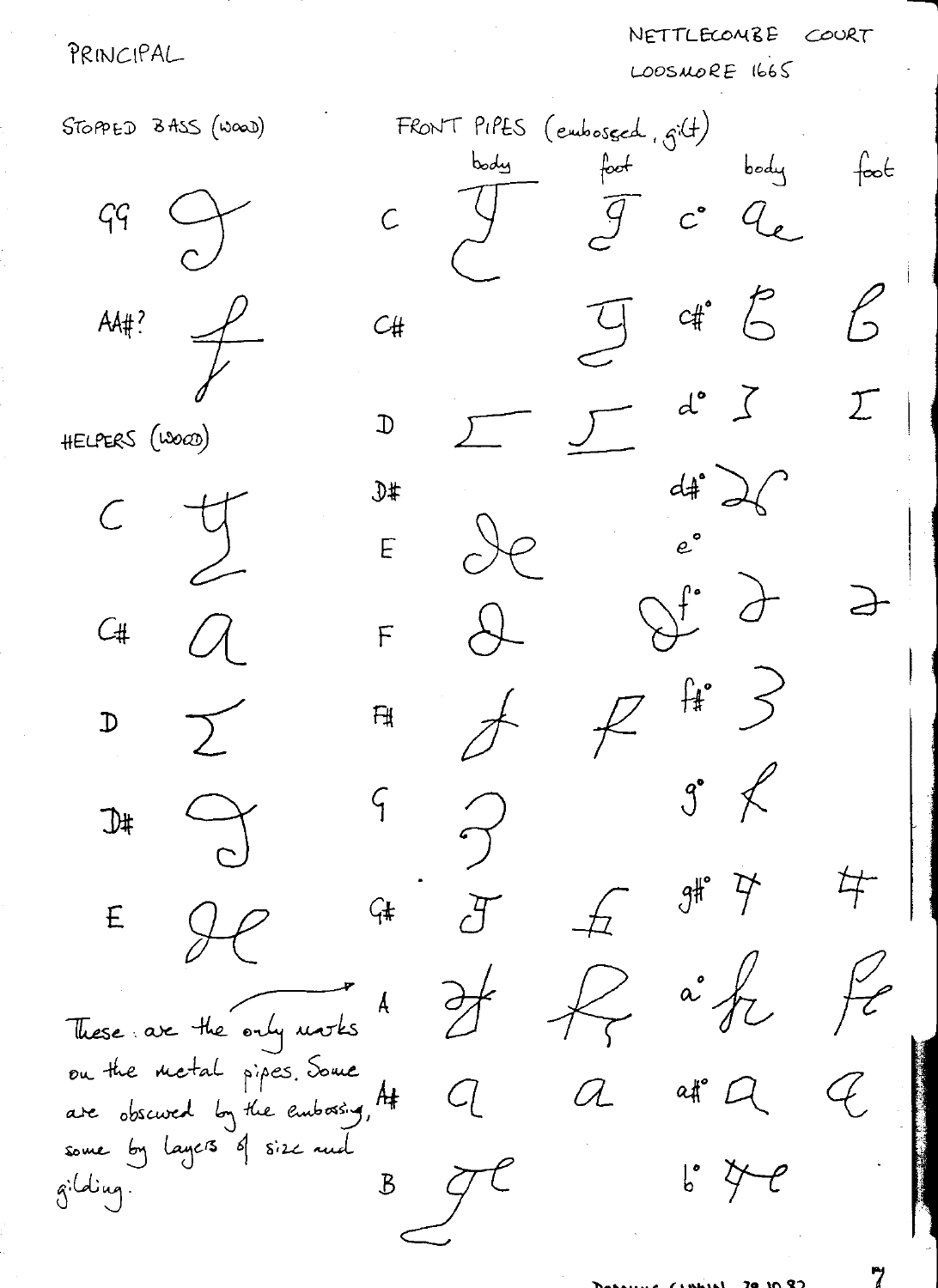Smith front pipes: Walton-on-Thames  $(1673)$ PIPE MARK (CIRCS) TOWER  $B$ CENTRE TOWER POOT outside pipe  $129,6$  $201,6$  $149,5$  $158,0$  $2204$  $1772$ 188,3 C# tower  $\zeta$ Att lower Souds  $(A?) 278,3$ than  $168,5$  $191,8$  $2420$ mermost pipe  $159,0$  $(44, 8)$  $207,8$  $137,6$  $70,0$  $\overline{\mathbf{81,7}}$  $\mathcal{L}$ THIS ONE FIRST PIPE,  $\epsilon$  (scencum) Hats LOOKING AT THE PRESPECT,  $95,1$ も<br>し LEFT TO RIGHT 90,9  $113,3$  $123,4$  $101, 0$  $1055$  $118,21$ Goetze a Guynn  $888$  $109,2$  $74,8$ 84,9  $77,0$ g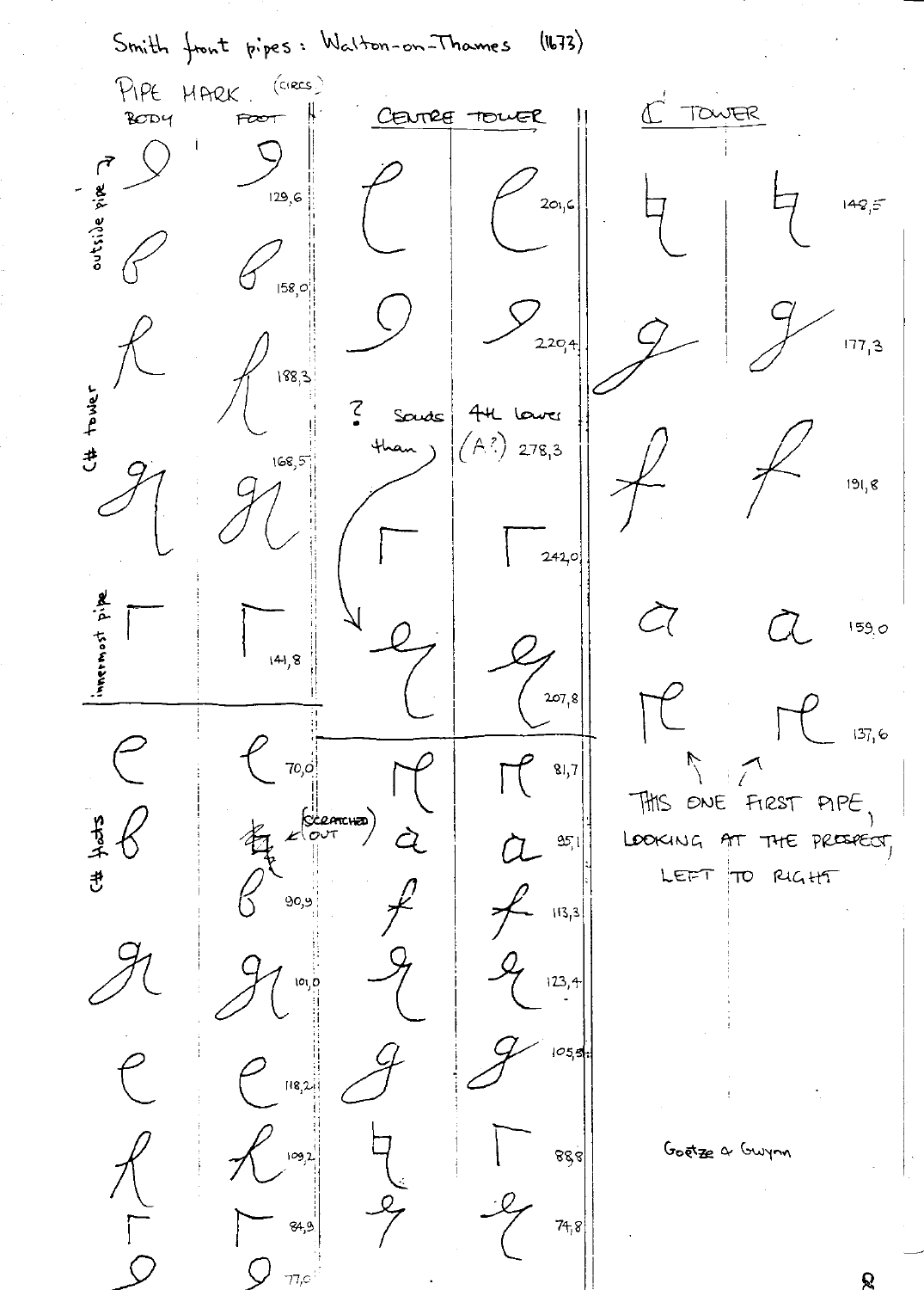Chichester Cathedral R. Harris 1678  $J.8y$ field c 1725 Harris Gt A' Principal (now in Ped) السائنسيان الأولى المناسبة المناسبة المعام المناسبة المعام الأولى المناسبة المعام الأولى المناسبة ال  $EEff-G$  $-4<sup>o</sup>$  $4.11$  $\mathcal{L}_{\text{max}}$  , and  $a+<sup>o</sup>$  $# - \mathfrak{L}$ المستحدثة المنابي Bytield A Flute on Ch .......... <u> 1996 gaman shekara 1</u>  $+$   $+$   $+$   $+$  $\frac{1}{\sqrt{2}}$  $\mathbb{C}$   $\mathbb{D}$   $\mathbb{C}$  $+ + -$ ومصارفه والمرادي الماريان from Nicholas Plumley in 'The Organs and Organists of Chichester Cathedral, Nicholas Plumley and J. Lees (1989)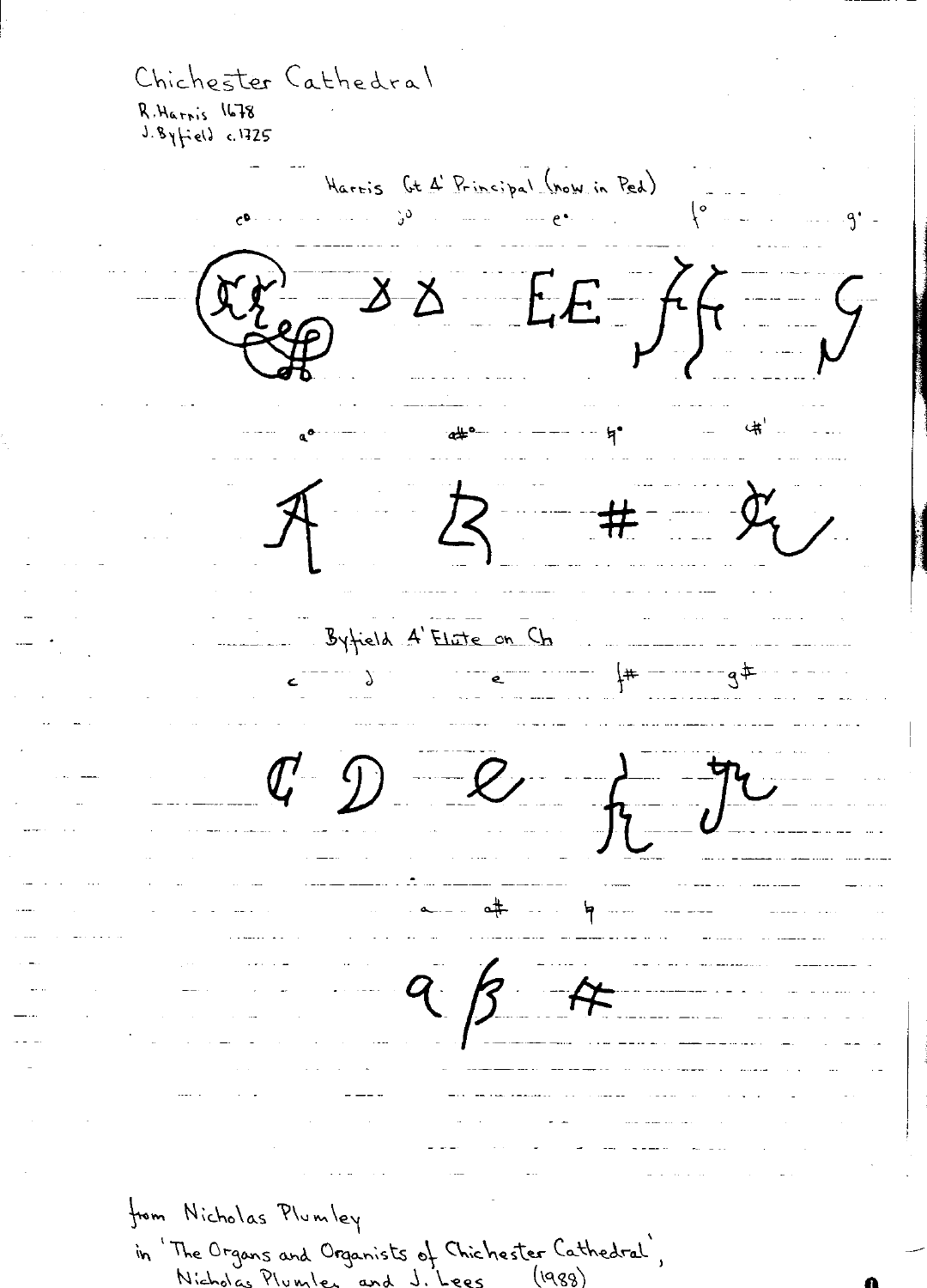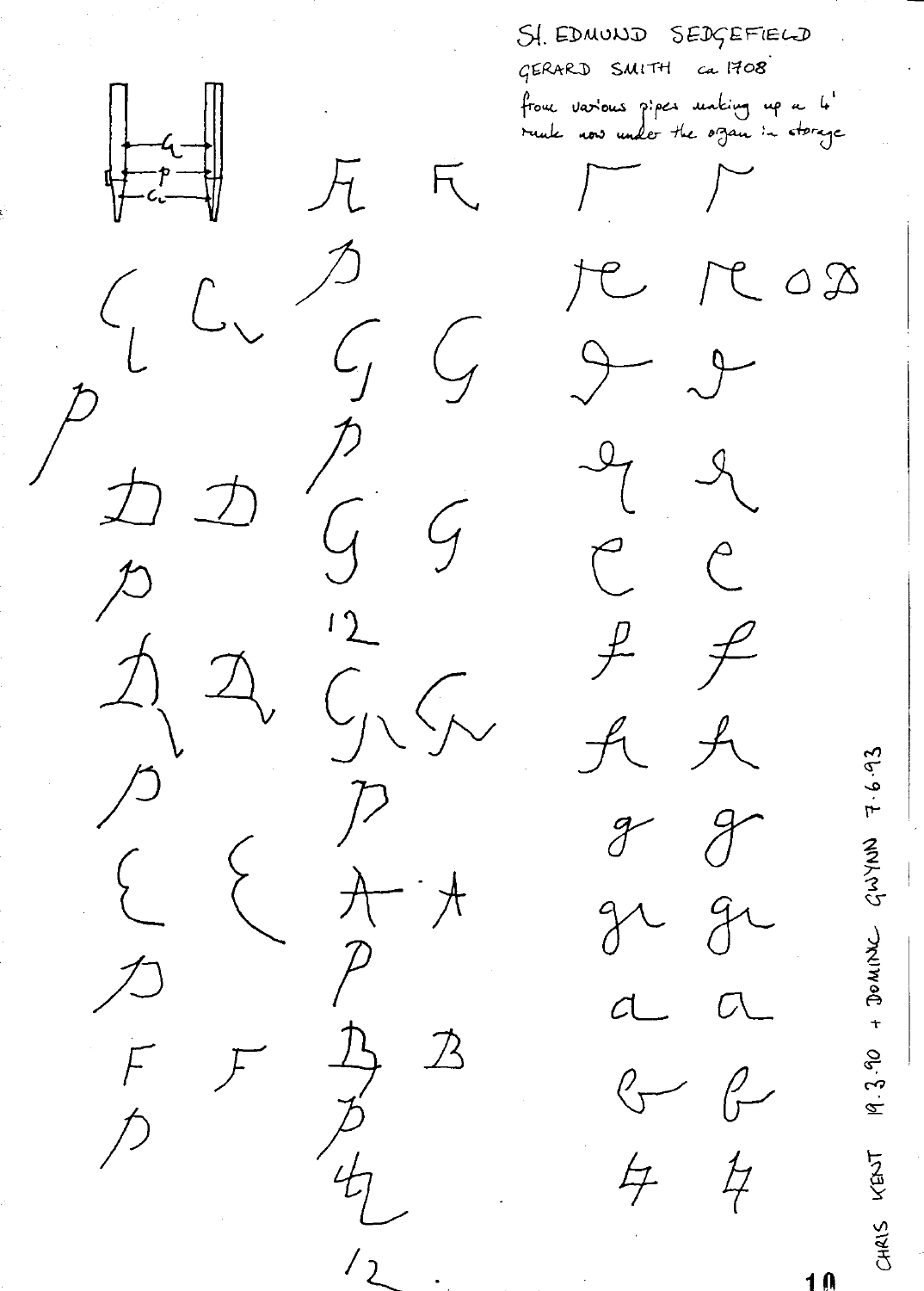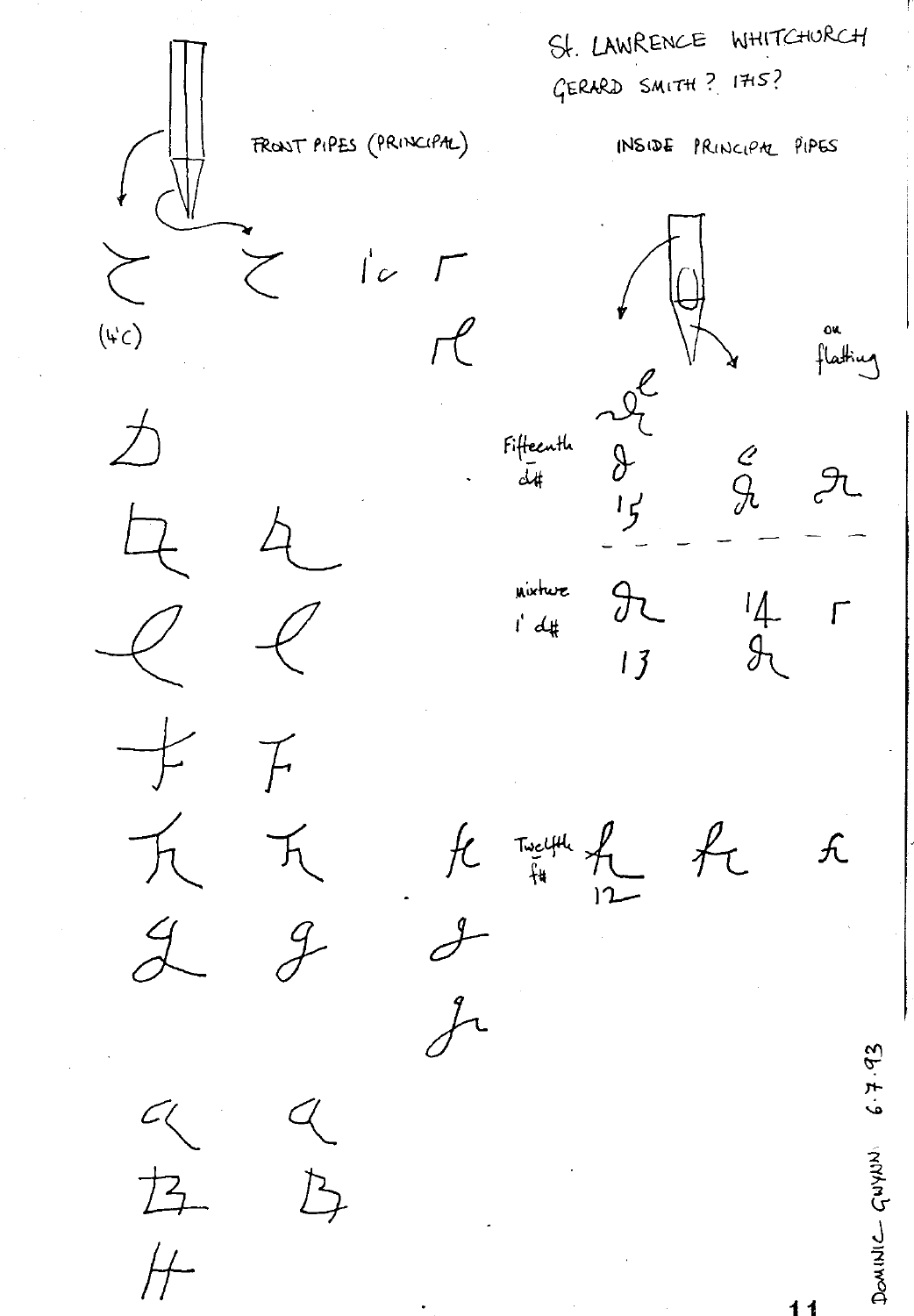tapered raule 4'? St. LAWRENCE WHITCHURCH GERARD SMITH? 1715? re-moting on flutting dorsaw?  $\Gamma$   $\chi$   $\zeta$  $\Gamma$   $\Gamma$  $\sqrt{ }$  $M_{\rm H}$  $\mathcal{L}$ IC  $\sqrt{2}$  $TC$  $x \not\!\!\!D \not\!\!\!D$  $\mathcal{L}$  $x^2$  $2 - 2$  $R$   $7$ Le oh oh  $\epsilon$  $E$   $E$  $\mathcal{C}% _{M_{1},M_{2}}^{\alpha,\beta}(\varepsilon)$  $f$   $\ell$   $\ell$  $F$  $\sqrt{1}$  $\int$  $\not=$ 无 斤  $\overline{\mathcal{A}}$  $\mathcal{A}$ .  $R$  $\mathcal{L}_{\mathcal{I}}$  $\frac{q}{\sqrt{2}}$  $\mathcal{L}_j$  $\mathscr{J}$  $\begin{array}{cc} 4 & 4 \end{array}$  $CL$  $\mathcal{J}_1$  $\stackrel{q}{\sim}$ IL  $z<sub>1</sub>$  $\lambda$  $\mathcal{L}$  $a$  $\Delta_$  $a a$  $\mathscr{C}$  $\ell$  $\ell$  $\big\{\}$  $\ell$ q  $\overline{\mathcal{L}}$  $\not\vdash$ 比  $4\frac{1}{2}$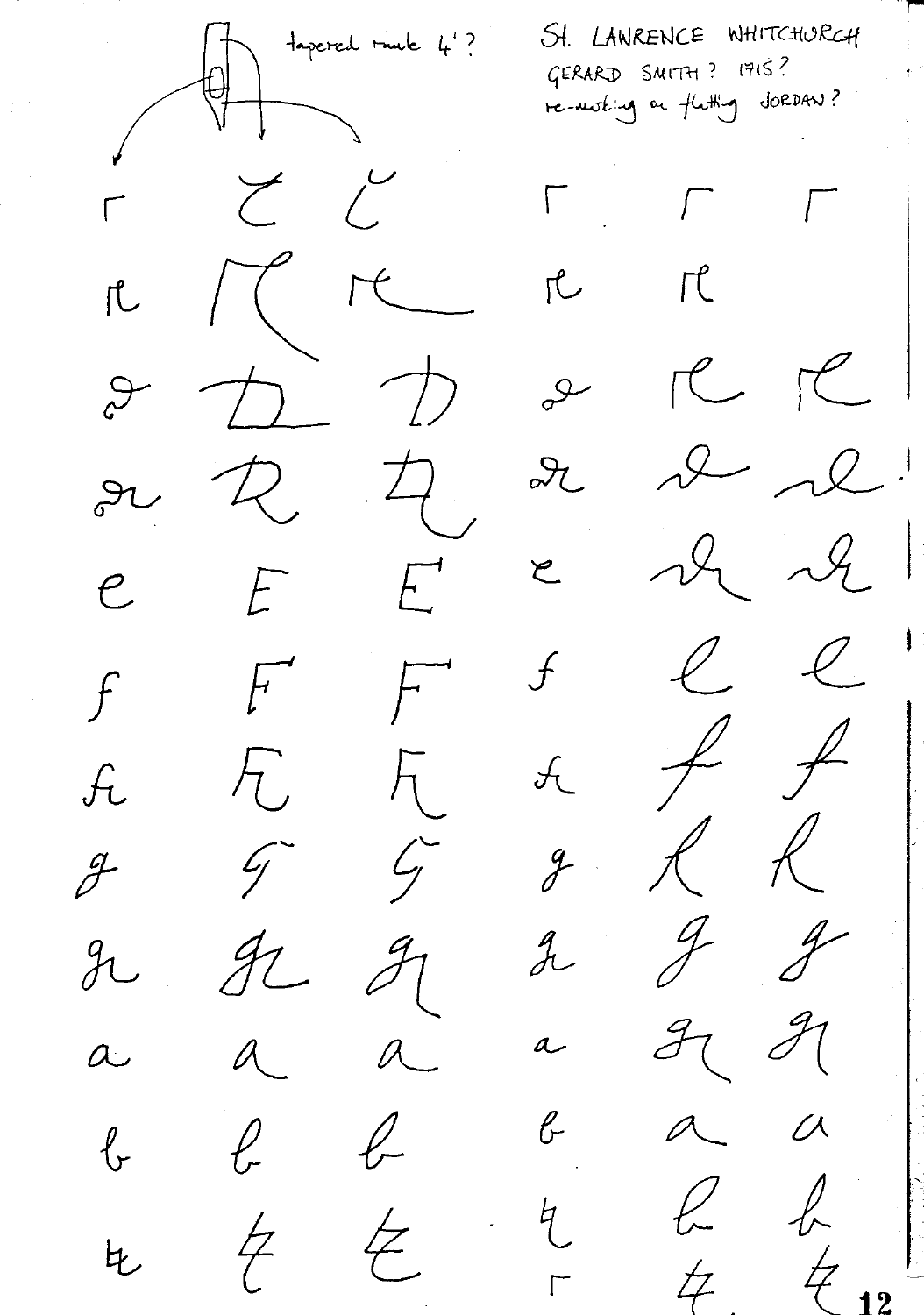taken from the lowest two octaves of the Great Principal.

&

 $\mathscr{L}$ 

 $\mathcal{V}$ 



All the original pipes are marked with their note on both body and foot, just above and slightly to the right of the flatting on the body, and just below and to the right ot the flatting on the

foot. In addition, the rank is marked on the foot close to the note mark. The 'P' (above) is on the Great Principal; the Fifteenth is marked'15', and the Twelfth '12 (but with the note marks corresponding to pitch, i.e. C is marked'g').

M.H.G. 27.7.1993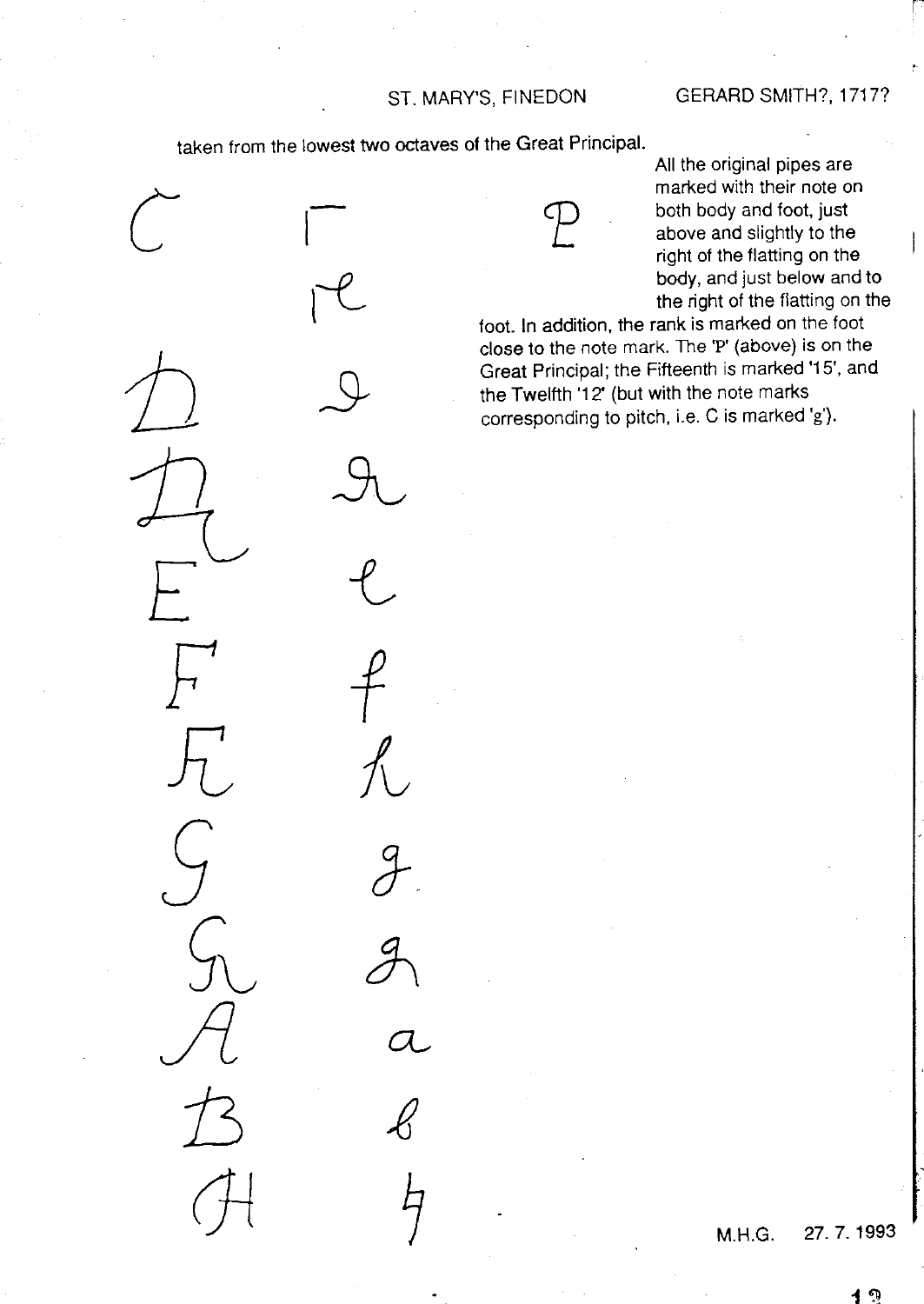ST HELEN'S, BISHOPSGATE THOMAS GRIFFIN  $1742$ 

> $\subset$ CX  $\sum$  $\bigtriangledown_{\mathsf{X}}$  $\mathcal{E}$  $\widetilde{\phantom{a}}$ 了 ※  $\varsigma$  $\zeta$  $\overline{\beta}$

PIRE MARKS TAKEN FROM ROHR GEDELKT  $\overline{C}$  -  $\overline{6}$ FRONT OF FOOT, ABOUT 3/4 way UP FROM TOE.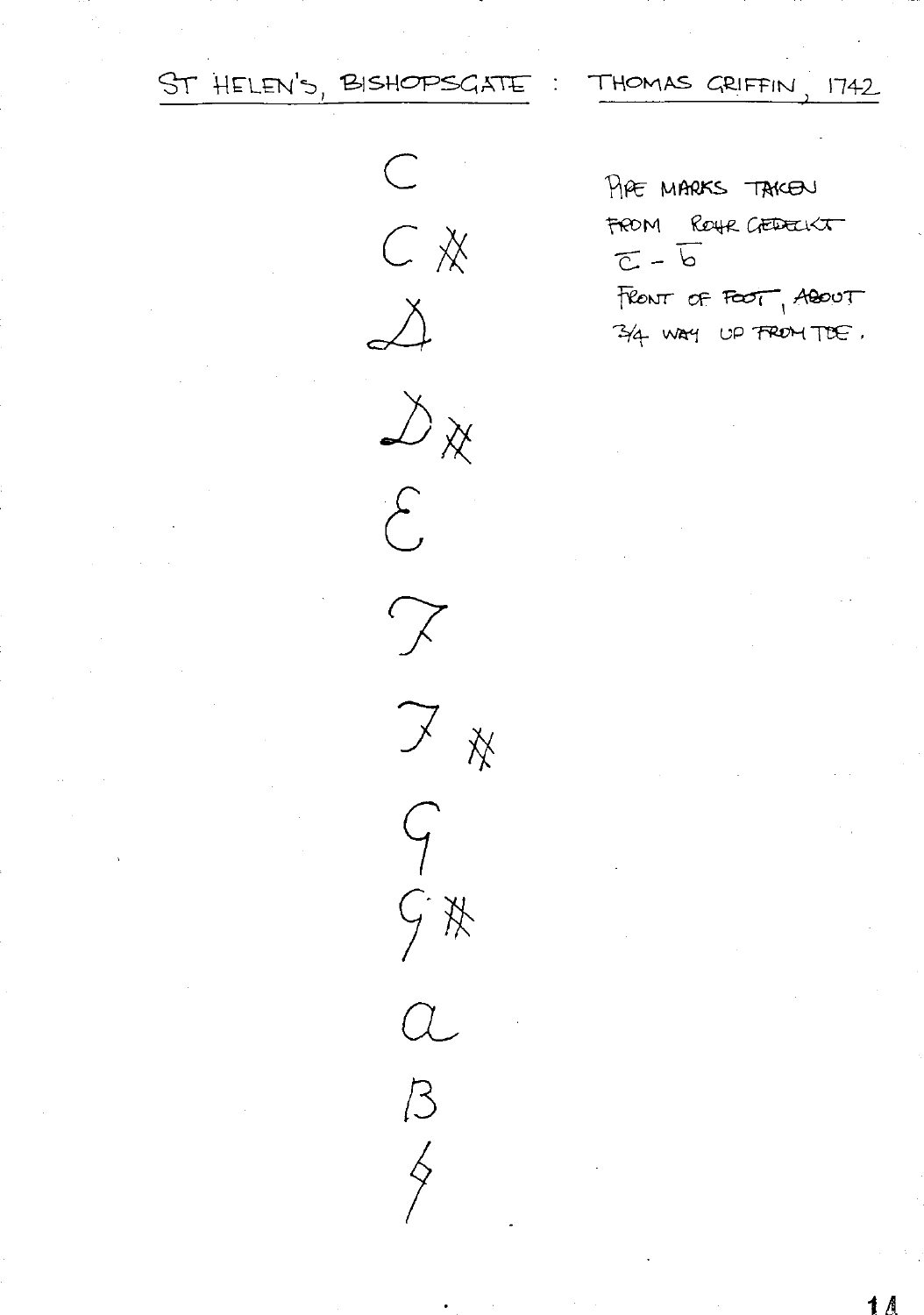**WOOD PIPE MARKS** 

CHAMBER ORGAN, JOHANNES SCHNETZLER, 1742 (Alan Cuckston)

These original marks are on the pipe fronts, above the mouth bevels, and are in ink. Taken from the St. Diap.

 $\mathcal{G}$ Diapcuson  $\mathcal{I}$  $\mathcal{J}.$  $\mathcal{G}_{\!\!\!\!\boldsymbol{\ell}}$  $\bar{z}$  $\bar{\tilde{a}}$  $\overline{\mathcal{A}}$  $\overline{a}$  $\mathcal{B}$  $\mathcal{B}$  $\boldsymbol{\mathscr{f}}$ f<br>C  $\overline{h}$ h,  $J H H$  $\overline{\overline{C}}$  $\bigcap$  $\overline{C}$  $\widetilde{C}$  $\overline{\overline{\zeta}}$  $\overline{\zeta}$ -<br>L  $\overline{d}$  $\boldsymbol{\bar{d}}$  $\widehat{\tilde{\tau}}$  ,  $\widehat{\mathcal{C}}$  .

 $\overline{9}$  $\bar{\bar{z}}_L$  $\bar{a}$  $\vec{\bar{\delta}}$  $\overline{\overline{h}}$  $\bar{\bar{c}}$  $\bar{\bar{\varepsilon}}$  $\bar{d}$  $\overline{d}_{\mathcal{L}}$  $\equiv$ <br> $\epsilon$  $\bar{\bar{Z}}$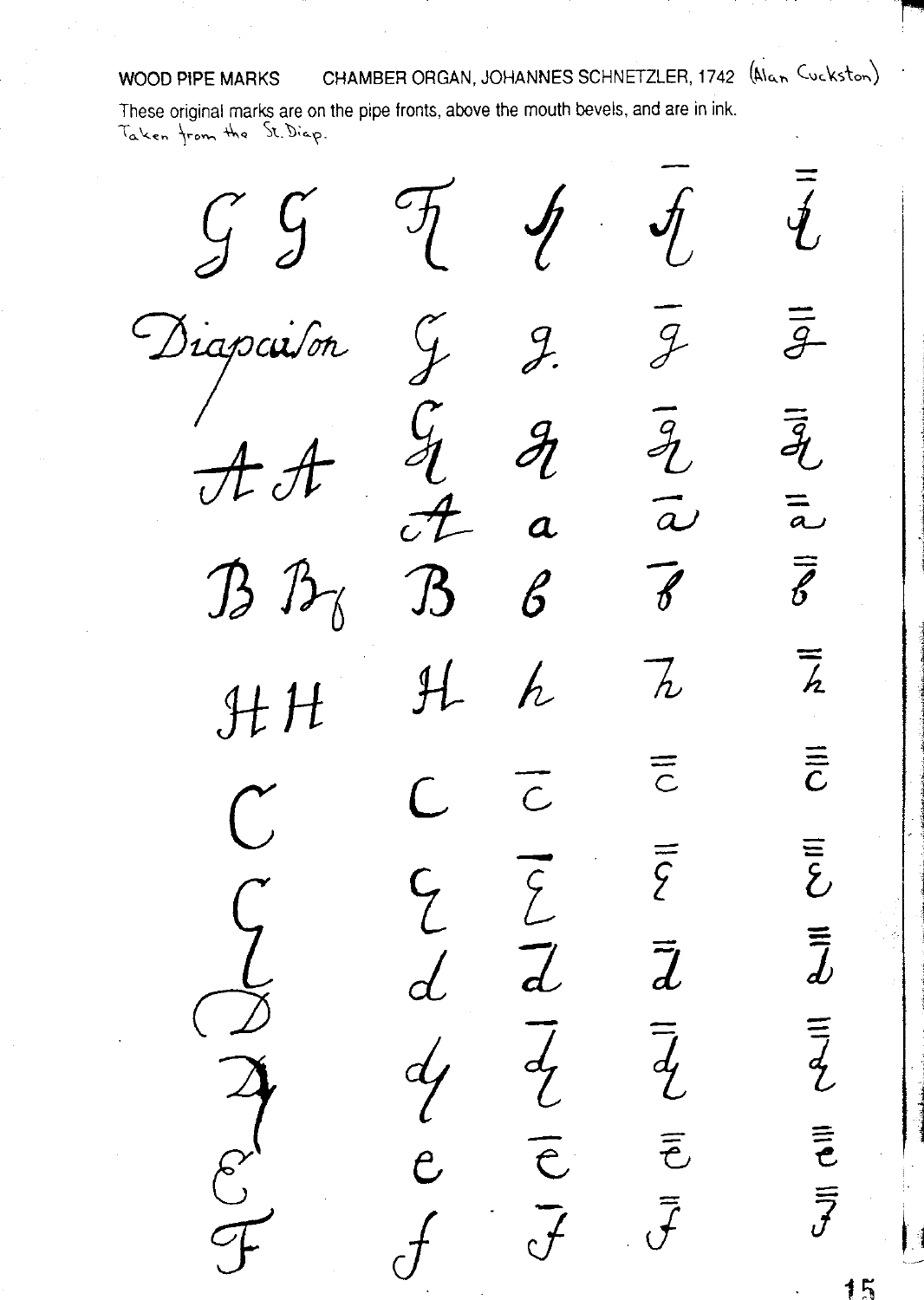OPEN DIAPASON ے  $\odot$  $\circled{2}$  $c^{\circ}$  -  $b^{\circ}$  +  $\mathbf{I}$ ¢,  $\overline{c}$  -  $\overline{b}$ for  $\alpha$  $t$  $first$  row  $\mathcal{O}$ bass '/5 from top<br>treble '/3 from top  $\overrightarrow{D}$  $\overrightarrow{D}$  $\overrightarrow{D}$  $\overline{\mathcal{X}}$  $\frac{2}{5}$  $26$ eЬ - CI9 note on  $e<sub>6</sub>$  $\mathbf{t}$ flatting - just above<br>Fackboard (2) g<br>1  $\overline{\mathcal{C}}$  $\mathcal{E}_{\mathcal{L}}$  $\mathcal{F}$  $\mathcal{F}$  $\mathcal{F}$  $E$  $\sqrt{2}$  $\overline{\mathcal{F}}$  $\mathcal{F}_{\mathcal{D}}$  $\frac{\rho}{\lambda}$  $\zeta$  $\frac{4}{1}$  $\mathcal{G}_{\mathcal{X}}$  $\mathcal{G}_{\mathcal{L}_{\mathcal{L}}}$  $h \mathcal{L}_{\mathcal{L}}$  $\frac{1}{2}$  $\mathcal{A}$  $\alpha$  $\mathcal{A}$  $\hat{\alpha}$ ОĎ  $\frac{1}{36}$  $136$  $\overline{3}$  $AB6$  $\gamma_{\tilde{z}}$  $\bigstar$  $\bigtriangledown$  $\bigtriangledown$  $\searrow$  $15$ 

Russell Collection anon. c. 1760

DOMINIC GWYNN 29.9.93 16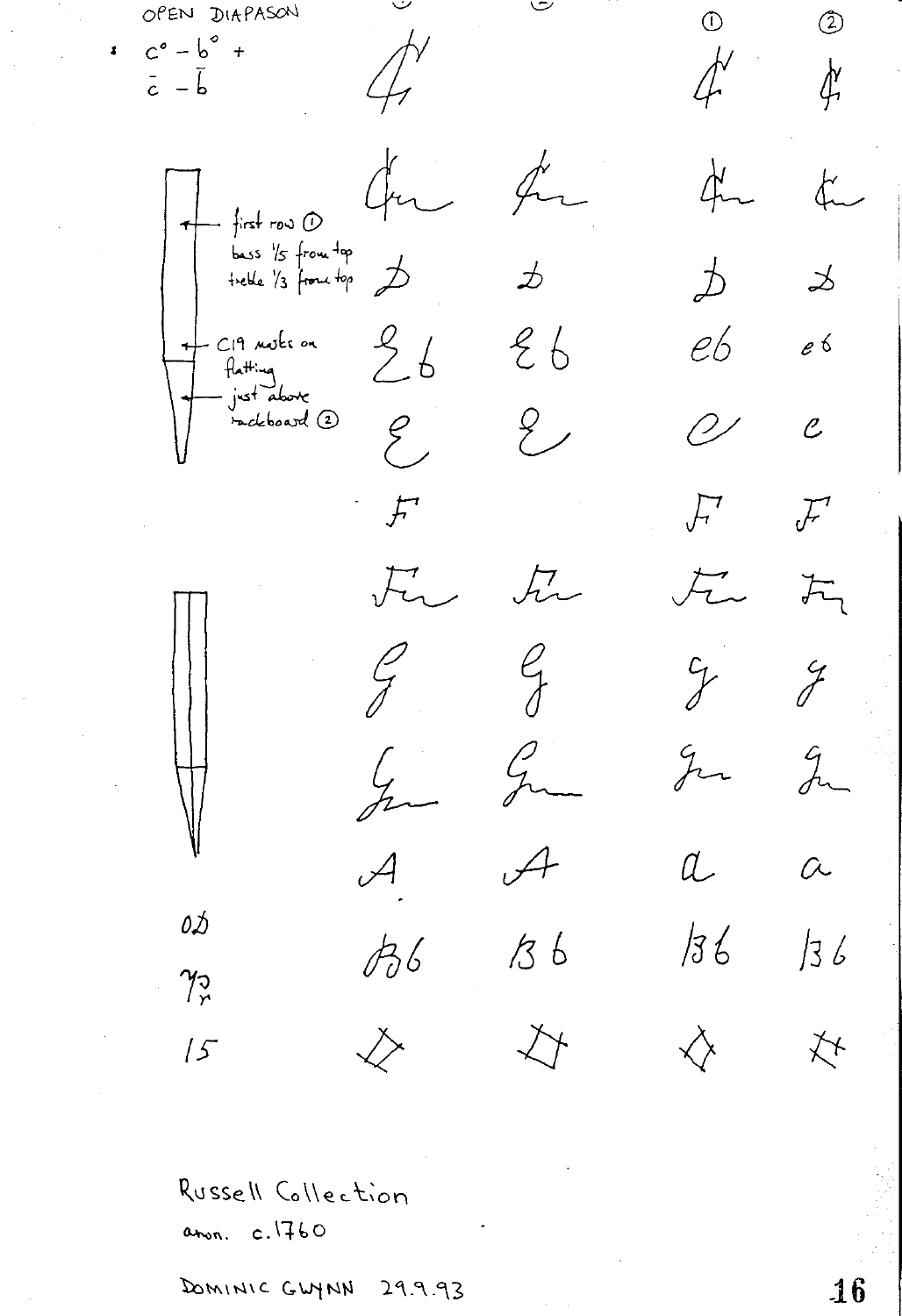Grect St MARY ROTHERHITHE OPEN DIAPASON  $\bar{a} - \bar{q}$ #  $1765$ JOHN BYFIELD II  $\frac{1}{4} - \frac{1}{2}$  way foot (below up body  $\{|\mathbf{a}|, \mathbf{q}\}$ 1959 MIXTURE  $I(i_3')$  $Od$  $\sigma\chi$  $\mathcal{O}_p$  d  $\mathcal{O}$   $\not\sim d$  $C.D-Bct$  $\mathcal{C}$  $Q$  $\mathcal{C}$  $\overline{a}$ Op d  $\mathscr{O}$ d O p  $\mathbf{z}$  $\emptyset\,\%$  $\frac{1}{3}$  $C \not\propto$ Cy  $\beta$  $\mathcal{Z}$ Opd  $\mathcal{O}d$  $O$  d  $\overset{\mathcal{X}}{\cancel{\triangle}} \cancel{z}$  $\mathcal{\vec{Z}}$  $\mathscr{O}_{\mathcal{V}}$ d  $\frac{1}{2}$  $\mathscr{D}$  $\overline{\mathcal{D}}$  $\overline{4}$  $\boldsymbol{2}$  $\mathcal{Z}$  $0/$ 08 Dø  $\frac{\text{X}_\text{X}}{\text{S}}$ all nasks are in front  $\mathcal{D}_{\breve{\mathbf{X}}}$  $\cancel{2}_\text{X}$ and more or less the  $\frac{2}{\mathcal{E}}$ r<br>EE<br>6 same height above the Oh d  $\mathscr{O} \cancel{\mathscr{D}}$ describe. It looks as if all  $\boldsymbol{z}$  $\boldsymbol{\lambda}$ the pipes were lined up  $\mathcal{E}^ \mathcal{E}$ F F, and the months levelled  $\overline{7}$ before mosking. The mosks  $\mathfrak{F}$  $O\not\!\mu$  d  $\mathscr{O}d$  $20$ have been superscribed  $J_A$  $\mathcal{F}_{\mathscr{K}}$  $time.$  $\mathcal{T}$ 57  $\frac{2}{\sqrt{2}}$  $\mathbf{J}$  ${\mathcal{J}}$  $\overline{\mathcal{J}}$ Opd  $\sigma\cancel{0}$  $22$  $\overline{3}$  $\mathcal{I}_{\phi}$  $\mathcal{H} \not\rightsquigarrow$  $\mathcal{J}^{\star}$  $\mathcal{H}^{\mu}$  $O/2$  $6d$ 23  $\mathfrak{Z}$  $\tilde{\sim}$  $\alpha$  $\mathcal G$  $\mathcal{G}$  $\frac{3}{\beta}$  $\frac{24}{13}$  $\mathscr{O}\!\!h$  $\mathcal{A}$  $25$  $\overline{J}$ **S**∦ ゲ  $\mathcal{G}$  \$  $27$  $\mathscr{E}_{\breve{\mathcal{X}}}$ 

 $8.185$ Curri

**DOMINIC** 

 $17$ 

 $c$  K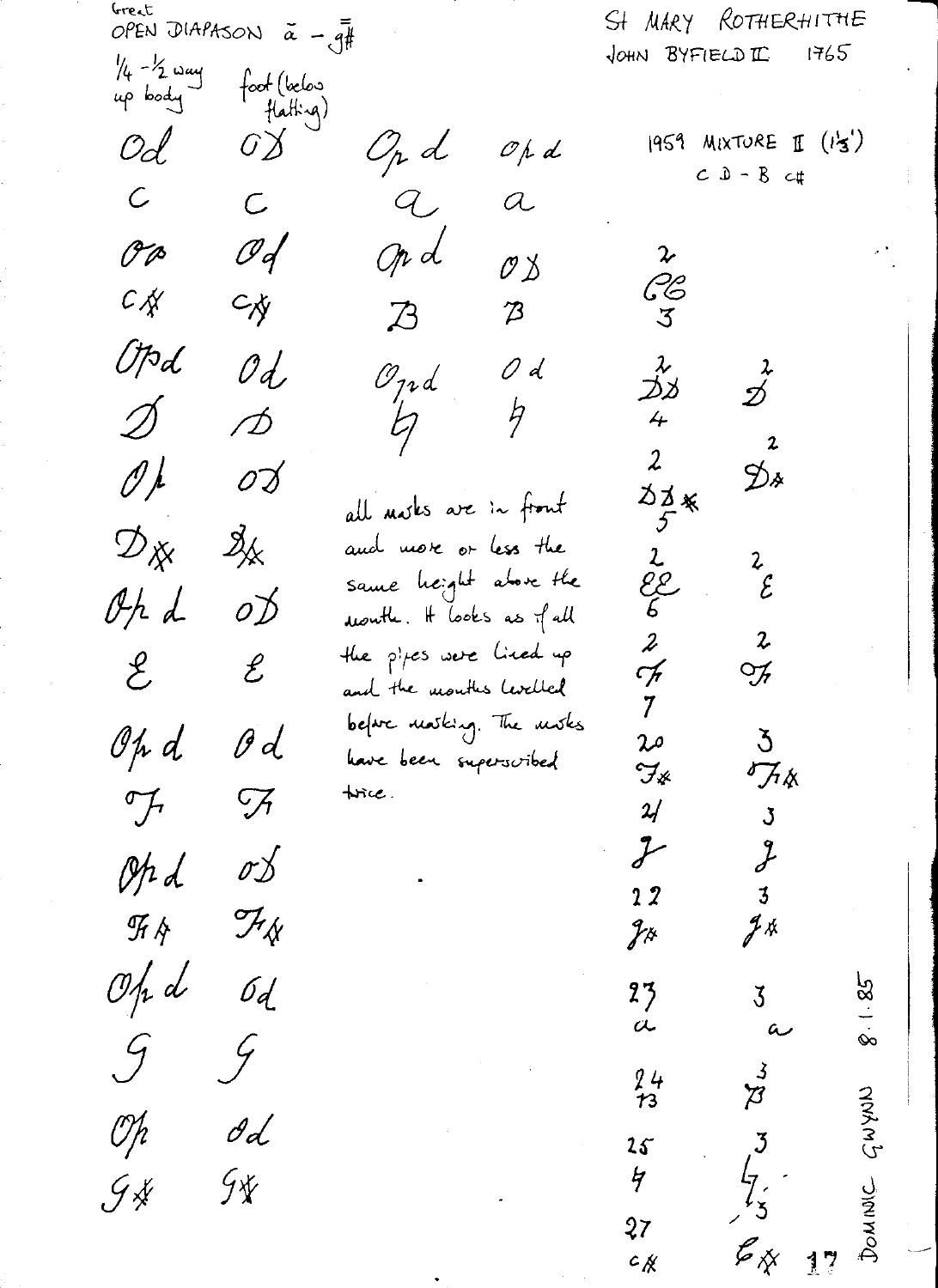note:

 $\int_{\text{eq}}^{t}$ 

 $\int_{C}^{L}$ 

 $C_{xx}$ 

 $\begin{matrix} \hbar \ \mathbf{z} \mathbf{z} \\ \hbar \end{matrix}$ 

 $\mathcal{D}_{\boldsymbol{z}}$ 

 $\delta$ 

 $\overline{r}$ 

 $J\bar{J}$ 

 $\mathcal{G}_{\mu}$ 

 $\frac{1}{3}$ 

 $a$   $\mu$ 

 $B_{\int}$ 

 $\frac{1}{4}$ 

 $\frac{1}{2}$ 

 $\mathsf{C}$ 

 $C_{+}$ 

 $\mathcal{D}$ 

 $D#$ 

 $\mathcal{E}$ 

 $\mathsf F$ 

L£

 $\overline{G}$ 

 $\overline{4}$ 

 $\pmb{\mathsf{A}}$ 

1#

 $\overline{\mathbf{g}}$ 

Poulderham Castle Brice Seede 1769

 $Gf R A'$  $\frac{1}{2}$  from  $2^{\circ}$  to  $1^{\circ}$   $\frac{1}{2}$ 

foot meaks: approx. 25mm below mouth seam, more than half way round to back seam

body marks: approx. 40 mm above marth seam, close to back seam (to the left of the math)

 $\mathcal{F}_{\mathbf{z}}$ 

 $\overline{U}$ #

 $[none]$ 

 $bdy:$ 

 $[...]$ 

 $C X$ 

 $[none]$ 

 $\mathcal{D}\mathbin{\times}$ 

 $\mathcal{L}$ 

 $\int_{0}^{0}$  $Z^*$ 

 $\alpha$ 

 $\boldsymbol{b}$ 

 $\frac{1}{2}$ 

dew

18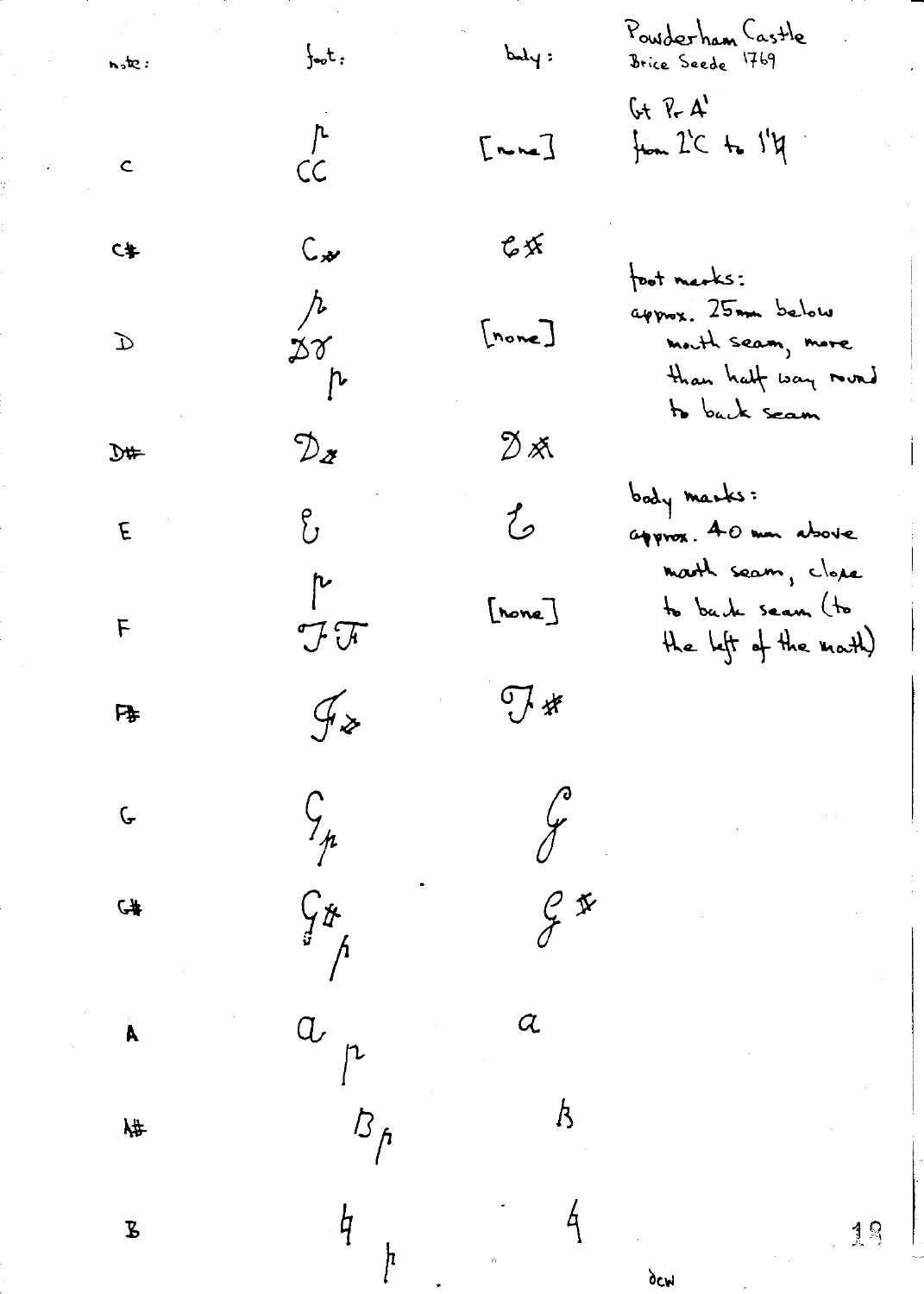

 $\mathcal{G}$ .

 $\overline{\mathcal{F}}$ 

St. Helen, Abingdon

most probably Byfield, England & Russell, 1780 (previously thought to be Jordan)

Gt A' Principal (taken from the feet)

 $\delta.c.w.$  1992.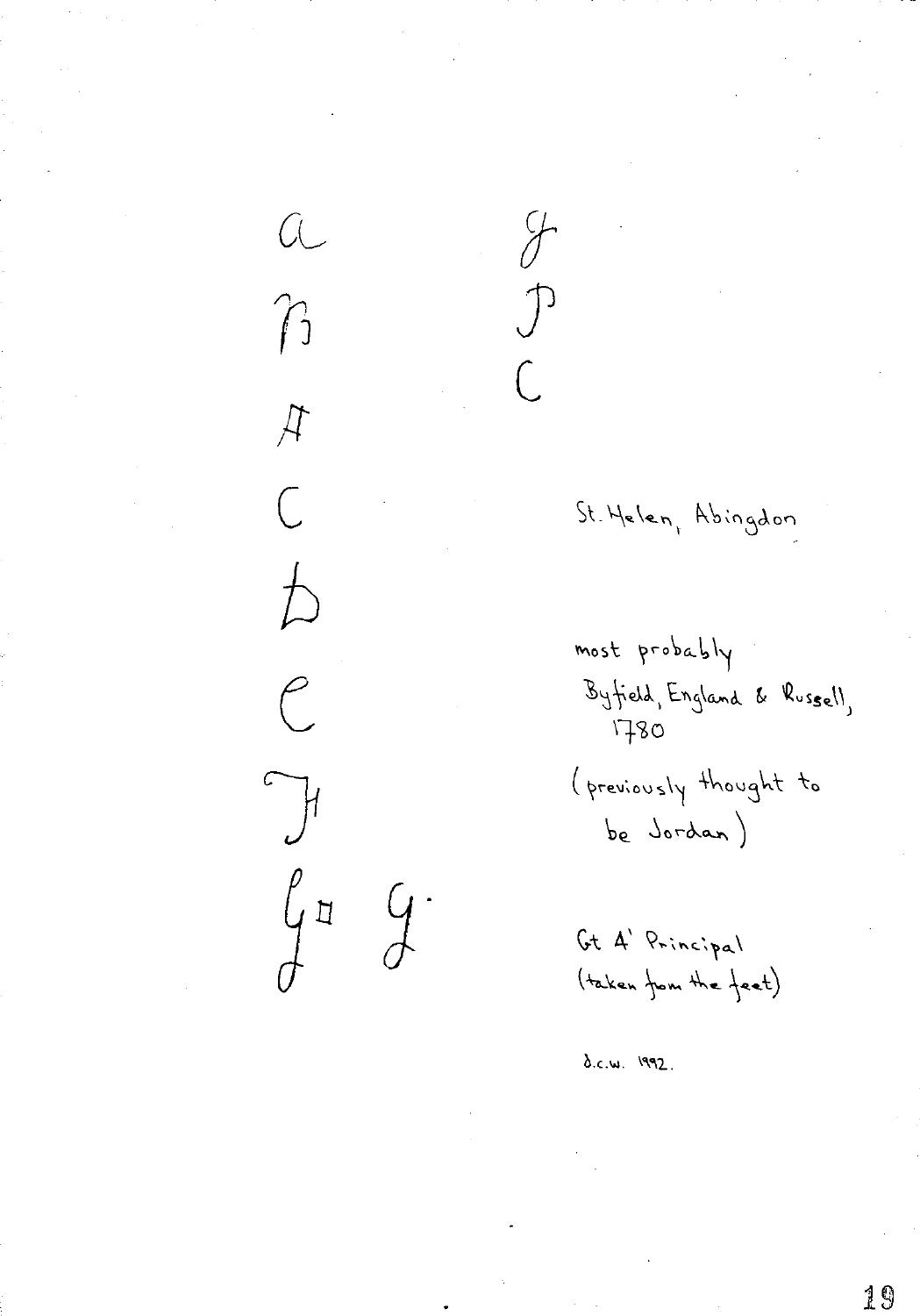PX MARKENFIELD HALL ANON, CHAMBER ORGAN, EARLY 19th C.

Open Diapason and Principal, wood pipe marks, traced. They are in ink, at the top of the pipe tront

Gamt.

 $\mathscr{G}\mathscr{G}$ 

Prin.

 $\mathscr{C}_{\mathbb{X}}$ 



 $\mathcal{P}_1$ 



 $\mathscr{H}\!\mathscr{F}_{\mathscr{A}}$ 

 $\beta R$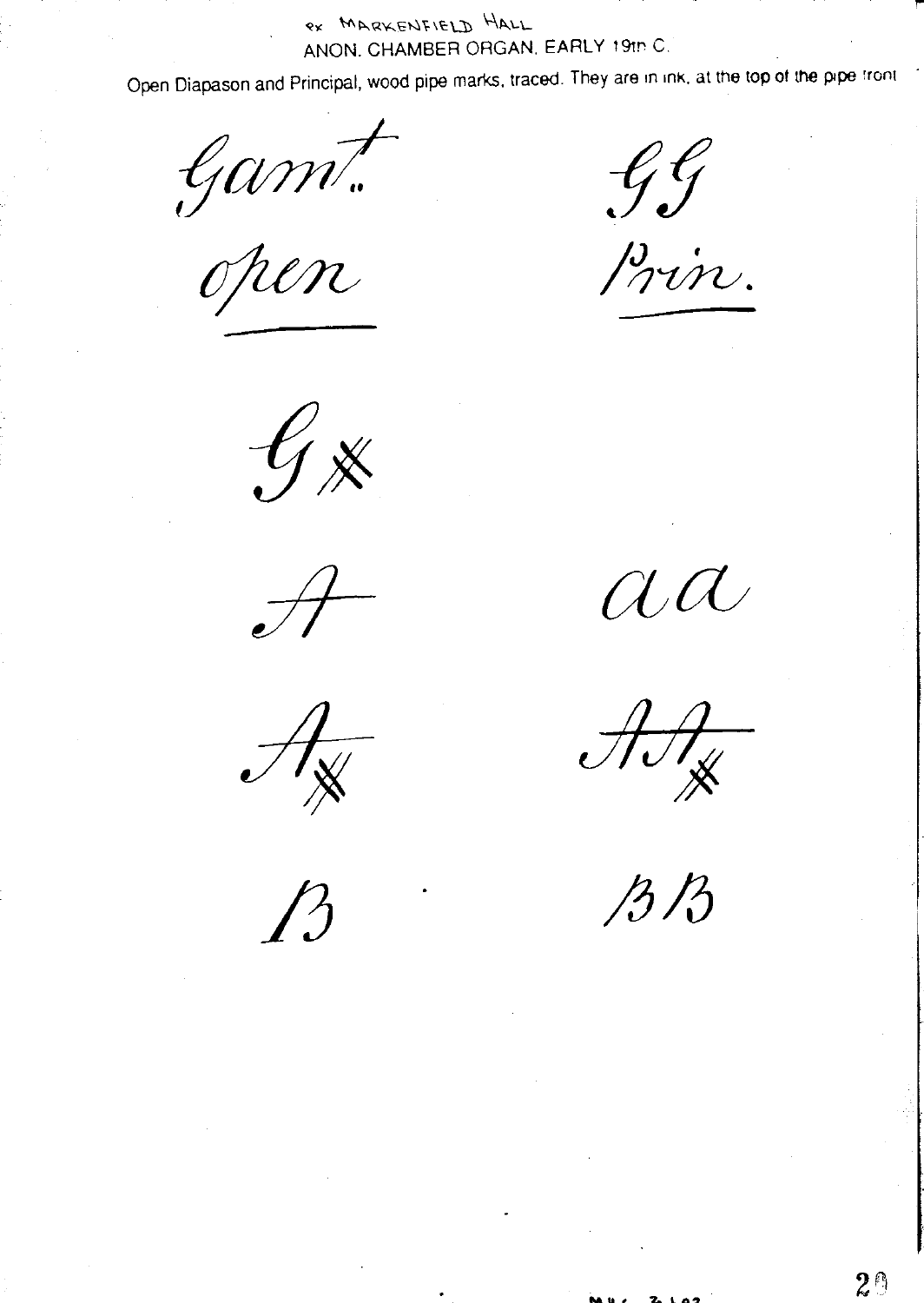#### ex MARKENFIELD HALL ANON. CHAMBER ORGAN, EARLY 19th C.

Stopped Diapason, wood pipe marks, traced. They are in ink, at the top of the pipe front.

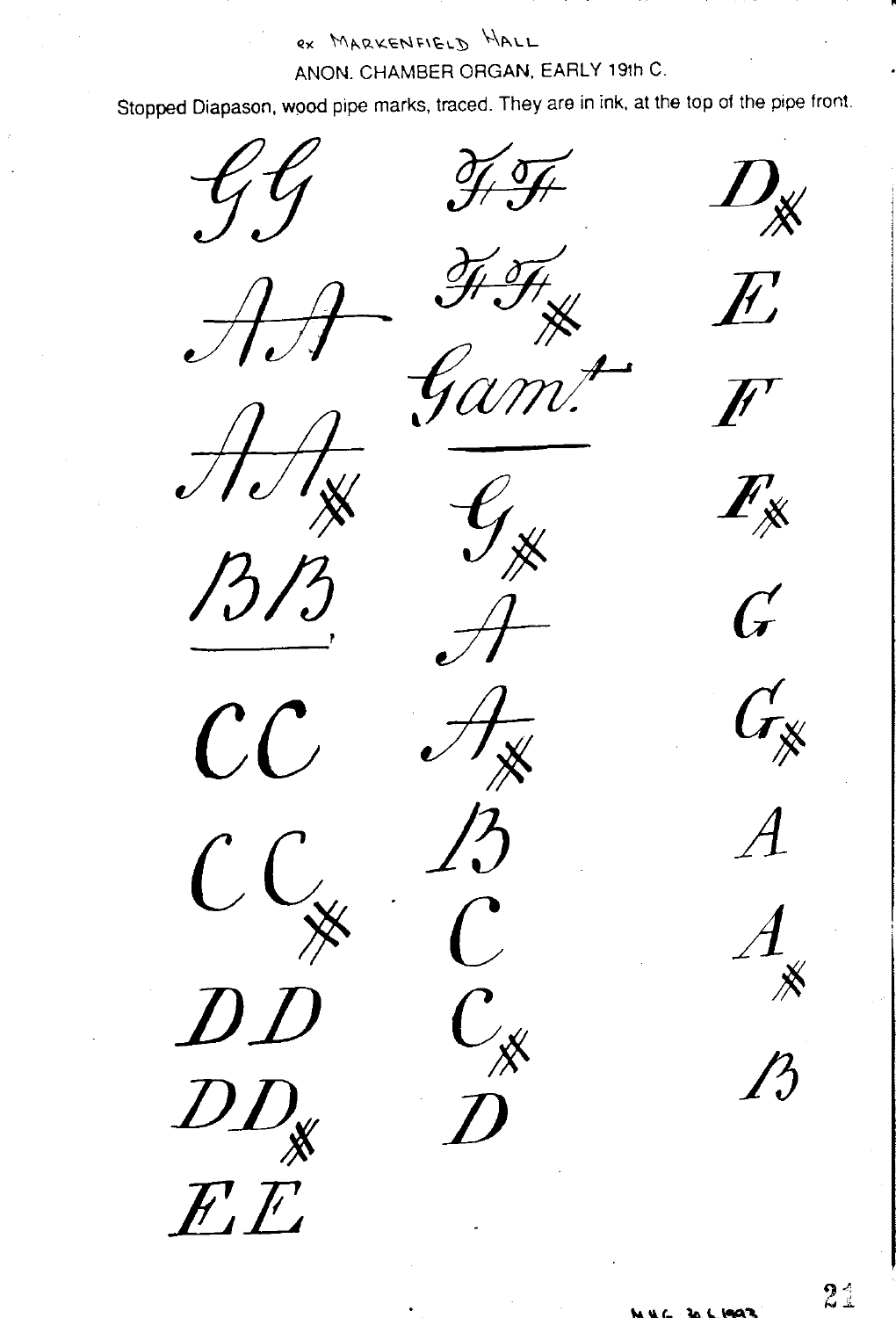HCLINCOLN  $c.1820$ 

 $\mathcal{S}$ 

 $\mathcal{C}$ 

 $\mathscr{O}_{\mathcal{A}}$ 

 $\mathscr{C} \mathscr{K}$ 

 $\overline{\mathcal{C}}$ 

 $\sqrt{2}$ 

 $\not\diamond$ 

 $\cancel{\epsilon}$ 

 $\mathcal{E}_{\cancel{K}}$ 

 $\mathscr{Z}$ 

 $\mathcal{Z}_{\textstyle\textcolor{red}{\not} \textcolor{red}{\times}}$ 

 $\mathcal{E}$ 

 $\mathcal{I}$ 

 $\mathcal{T}_{\mathcal{H}_{\chi}}$ 

G<br>J

 $\overline{g}$ 

 $\frac{1}{\sqrt{2}}$ 

 $S_{\nmid \vec{x}}$ 

Open Diapason

 $C^*$ 

 $QQ$ 

 $\beta$ 

 $\frac{1}{\sqrt{2}}$ 

 $\mathcal{C}$ 

 $\mathcal{C} \times$ 

ALL SAINTS HASSOP OPEN DIAPASON  $G - \overline{b}$ <br>STOP DIAPASON  $\overline{g} - \overline{f}$ #

Stop Diapason  $g - f$ #

 $\int$ 

 $\boldsymbol{y}^{\text{H}}$ 

 $\overline{\mu}$ 

 $\ell$ 

 $\frac{1}{2}$ 

 $\overline{C}$ 

 $c^{\hat{\nabla}}$ 

 $d_{-}$ 

d.

 $\epsilon$ 

 $\alpha$  $\cancel{0}$  $\cancel{\cancel{1}}$ actual size, halfway up front or just abore, and at radeboard height.

 $\sum$  $\bigtriangledown \chi$ 

 $\mathcal{E}_{n}$ 

 $\mathbb{C}$ 

 $Op$ 

 $O_{H, \chi}$ 

 $\oint$  $k^*$ in ink,  $2/3$  up the front wall g + only one or to mostes on Haps (e.g  $\not\models \nvdash$  out  $88 f(\phi)$  $2<sup>2</sup>$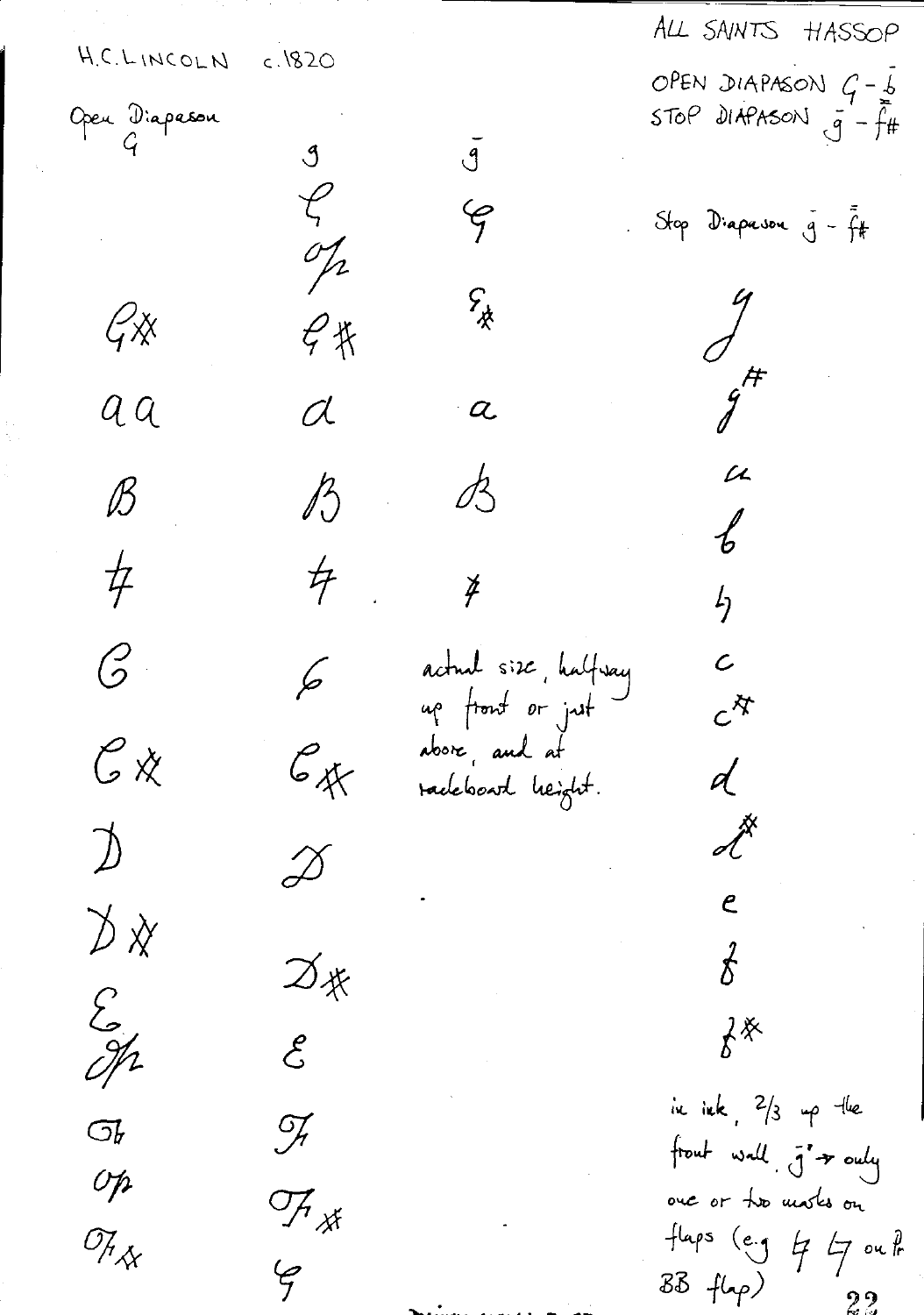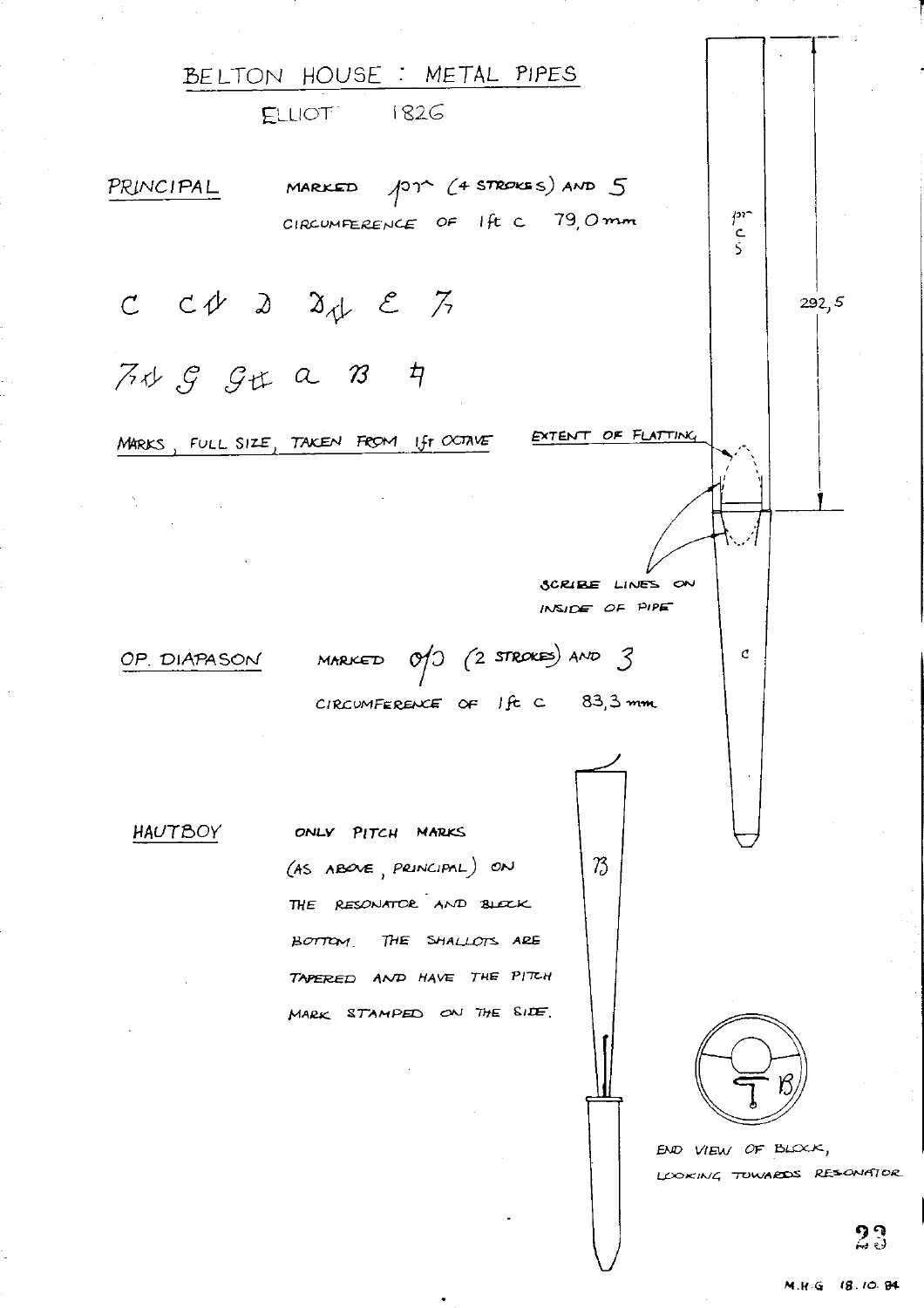William Hill

It. John's College Chapel, Cambridge, 1827

 $(a)$  15  $\langle \cdot, \cdot \rangle_{\mathbb{Z}}$  $(\varGamma\, b^{\mathsf{L}}$  $5w$   $3r$  $chC_{\gamma}$ through  $A^{\prime}C$  $f_{\text{bot}}$   $f_{\text{out}}$   $f_{\text{out}}$   $f_{\text{out}}$   $f_{\text{out}}$  $\mathcal{L}$  $(body)$  $t_{\alpha}$  of a pood  $(body, 1m)$  $\sim$  $C$  $\mu$ 13  $P_{\partial}$   $P_{\partial}$  $\mathcal{P}$  $\not\vdash$ 44  $47$  $\sqrt{ }$  $\int_{\mathcal{G}}^{\rho}\int_{\mathcal{L}}^{\rho}$  $\mathcal{\hat{\varphi}}$  $\ell_{\beta}$   $e_{\mathbf{X}}$  $\mathcal{C}$  $22$  $207$  $\sum$  $\mathscr{Y}$  $\mathcal{E}_{\mathcal{C}}$  $\sum$  $\bigvee_{i=1}^{n}$  $\begin{array}{cc} \mathcal{C} & \mathcal{C} \ \mathcal{U} & \mathcal{V} \end{array}$  $\mathscr{E}$  $\mathscr{F}$   $\mathscr{F}$   $\chi$  $\mathcal{T}_{\mathcal{H}}$  $7x7F$  $7/$  $G \not\subset$  $\frac{1}{2}$  $\zeta$   $\zeta$  $\begin{matrix} \varphi \\ \varphi \end{matrix}$  $\ell\iota$  $\beta$ register manks - on body immediately below note mank:<br>(fost manks - note only) for too  $C/2$  $\frac{15}{2}$  $\int\limits_{\mathcal{X}}\int\limits_{\mathcal{Y}}$ Ar fil  $\mathcal{L}$  $L$  $/2$  $/ \int$ gcm<br>9693  $2<sub>6</sub>$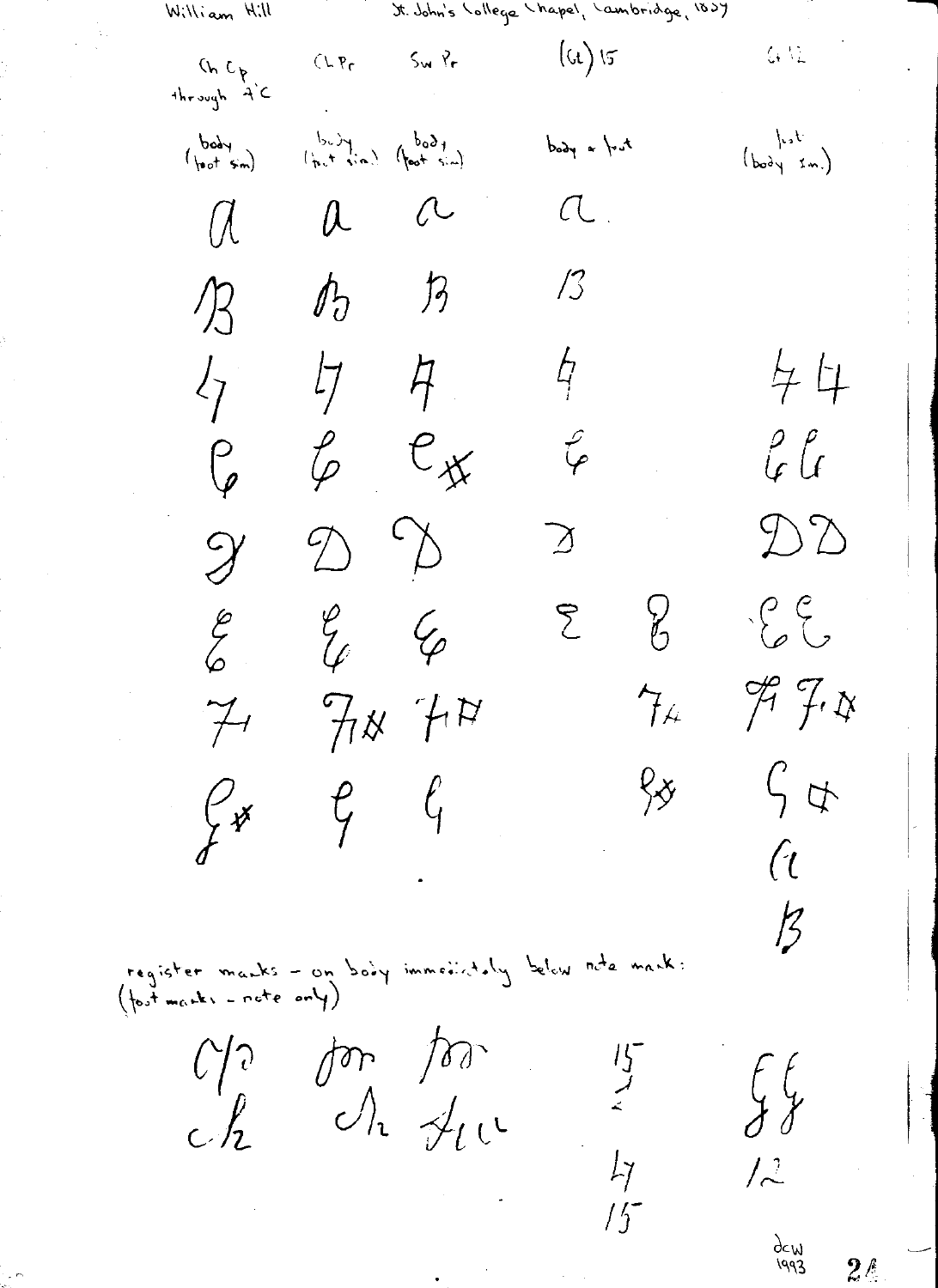

)cw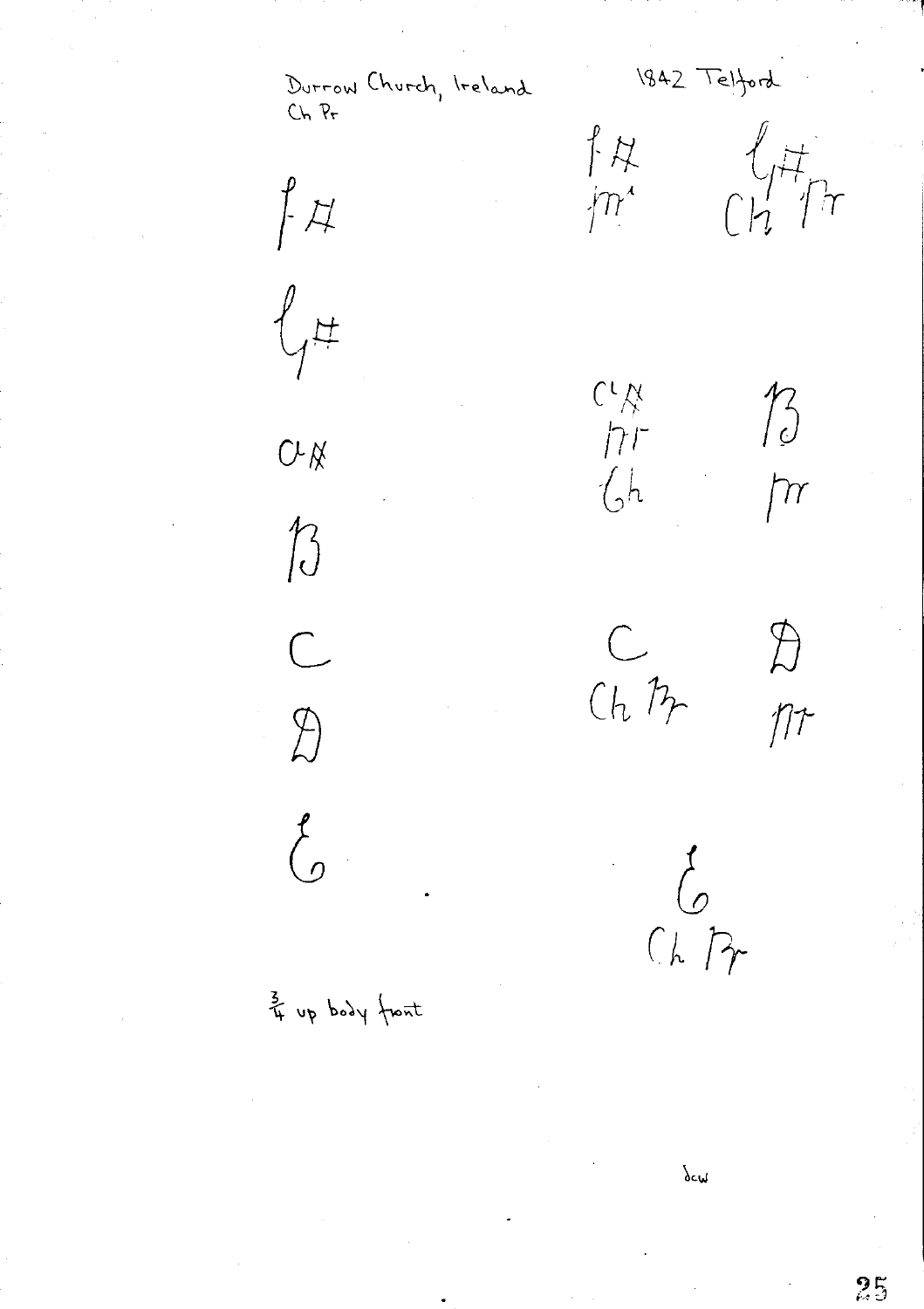$\frac{C_{\text{c}}\left(\sqrt{R_{\text{c}}}\right)}{R_{\text{c}}\left(\sqrt{R_{\text{c}}}\right)}$  $S_{w}$   $P_{r}$ :  $c\overline{C}$  $C_{C}$  $c_1$ #  $\mathcal{O}$  $\mathcal{O}$  $\mathcal{E}$  $222$  $\forall$  $\mathcal{Q}$  $\overline{\mathcal{D}}\mathcal{Q}_\mathcal{K}$  $\mathbb{R}$  $\begin{picture}(120,15) \put(0,0){\line(1,0){15}} \put(15,0){\line(1,0){15}} \put(15,0){\line(1,0){15}} \put(15,0){\line(1,0){15}} \put(15,0){\line(1,0){15}} \put(15,0){\line(1,0){15}} \put(15,0){\line(1,0){15}} \put(15,0){\line(1,0){15}} \put(15,0){\line(1,0){15}} \put(15,0){\line(1,0){15}} \put(15,0){\line(1,0){15}} \put(15,0){\line($  $\infty$  $77$  $\overline{\mathscr{E}}$  $\widetilde{f}\overset{\sim}{\curvearrowright}$  $\vec{\delta}$  $\zeta$  $\mathcal{C}_{1}$  $\varphi_{\not x}$  $e_{\mathcal{H}}$  $\mathscr{f}_{\omega}-$ 

 $\mathscr{O}^{\mathscr{A}}$ 

 $\overline{\mathcal{P}}$ 

1847 organ ex Wentworth Church, Yorks. now at Haringhuizen,<br>the Natherlands

probably Bishop

per Gerard Verloop

 $26$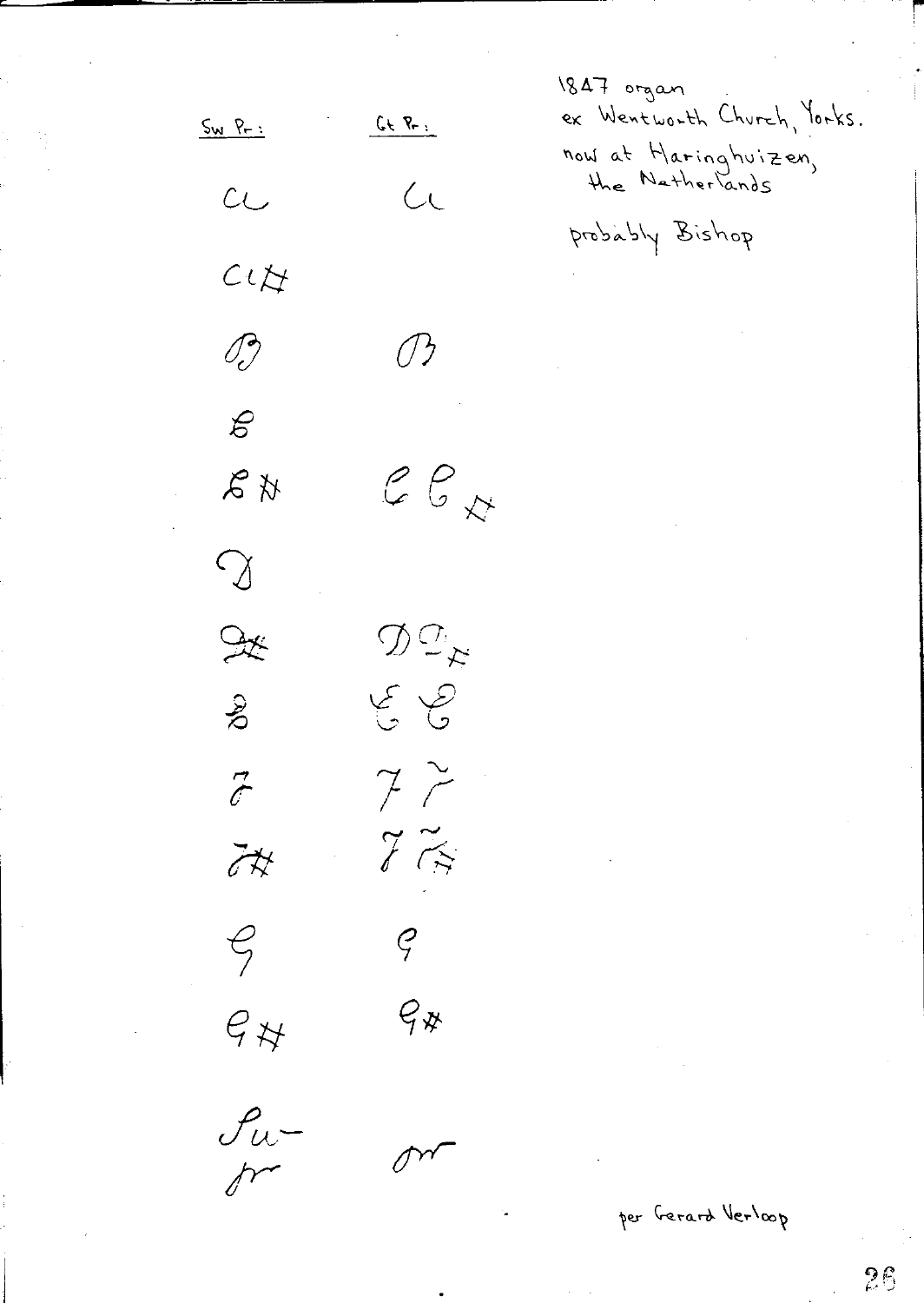St. Ann Limalsvae  $F \cdot D$  1851

 $\begin{array}{cc} \mathcal{L} & \mathcal{L} \end{array}$ 

 $\hbox{\AA}$ 

 $\overline{\xi}_1$ 

 $\zeta$ <sup>1</sup>

 $\bar{\epsilon}$ 

 $\overline{)}$ 

 $\frac{1}{2}$  $\mathcal{B}$ 

 $\ell_{\!\scriptscriptstyle(\!\rho\!)}$ 

 $\zeta$  $\mathfrak{t}$  $\begin{array}{c} \uparrow \downarrow \\ \downarrow \downarrow \end{array}$  $\mathbb{Z}_2^2$  $\hbox{$\zeta$}$  $\overline{\mathbb{G}}$ 

 $\mathcal{D}$ 

 $\gamma$ 

 $begin{bmatrix} 2 & 3 & 3 \end{bmatrix}$ 

 $2$ 

Open diagason 2

 $D_{\text{ou}}$  $O p$ 

double open dianason

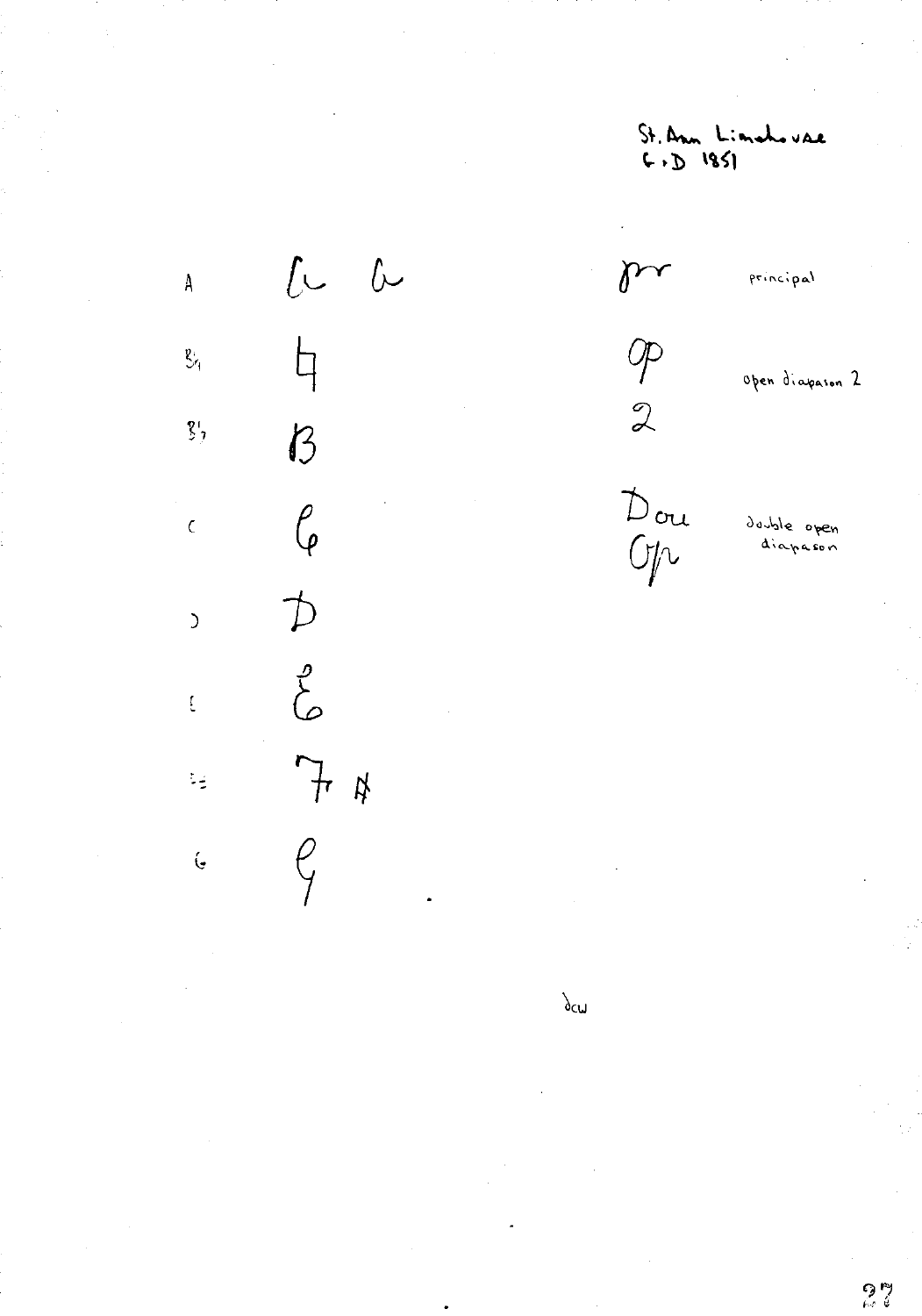Buckingham Chapel,<br>Clifton, Bristol I. Monday. 1851

similar to those on all other renks except ; Et. Dul and Su. Sal.

 $\alpha$ 

**S文** 

03

 $\overline{\mathbb{F}}$  $('g_{n} - g_{rincipal})$  $rac{C}{2}$  $('0<sub>p</sub>'' - 0<sub>pem</sub> Diagonal$  $\int$ su' - Swell) Tro  $C$ <br> $f$  $(2\pi + \gamma_{\text{inc}})$ Iw  $\frac{C}{15}$  $(15 - 5.4 + 1)$  $\left(\begin{matrix} 1 & 0 \\ 0 & 0 \end{matrix}\right)$  $\overline{\mathcal{C}}$ r pipes marked centre of body approx. I way up note marks on feet (and balls of Gamba) no marks on wooden pipes reeds and Ganba have note manks only

 $\subset$ C<br>※  $\hat{\mathcal{D}}$ も交  $\sum$  $\overline{h}$  $\sqrt{\frac{1}{2}}$  $\overset{\circ}{\mathcal{G}}$ ट<br>रू

 $28$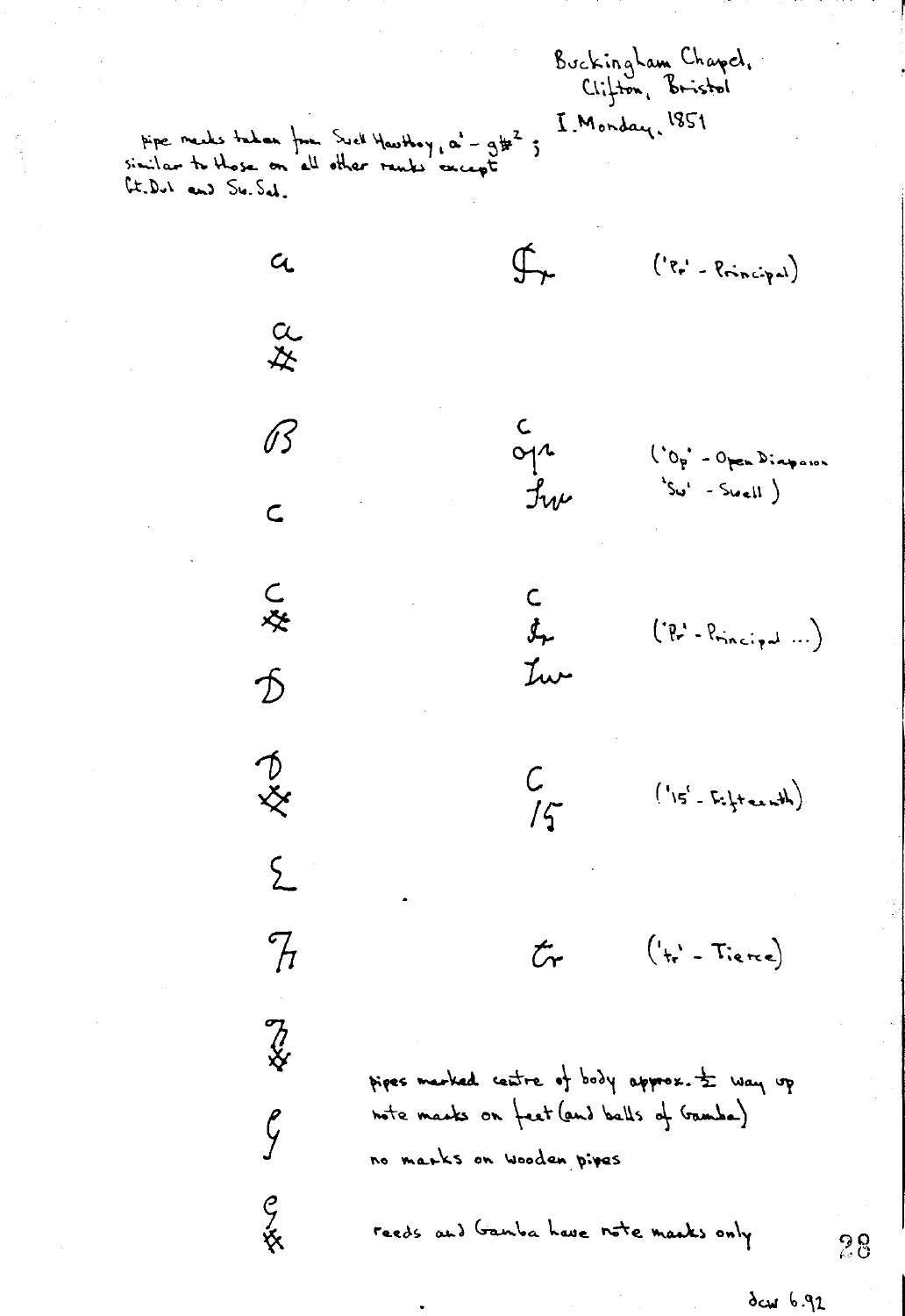ST. JAMES'S, PICCADILLY

Sample pipe marks from three ranks: Bishop, 1852<br>The marks are taken from pipes in the 1ft, octave. The marks in the boxes show the arrangement on the pipe bodies, and are to be found about<br>half way up the pipe fronts: the l )<br>D  $\mathcal{O}_{\mathcal{L}}$  $\mathcal{C} \times$ Cr C <sub>H</sub>x .<br>|C  $\overline{O}$ ODA<br>E  $\text{O}$ "♪☆  $\mathcal{E}$  $\mathcal{E}$  $\widetilde{\nearrow}$  $\chi$  $\mathcal{Z}_{\mathcal{A}}$  $\overleftrightarrow{f}$  $\mathcal{J}_{\mathcal{N}}$  $\ell_{1}$  $\ell_{1}$ G  $\mathscr{G}_{\mathcal{A}}$ Gr G#  $\overline{\mathcal{L}}$  $Q$  $Q$  $\alpha_{\chi}$  $a_{\mathcal{I}}$  $\mathcal{L}_{\mathcal{N}}$  $\overline{\mathcal{L}}$  $\mathcal{V}$  $\beta$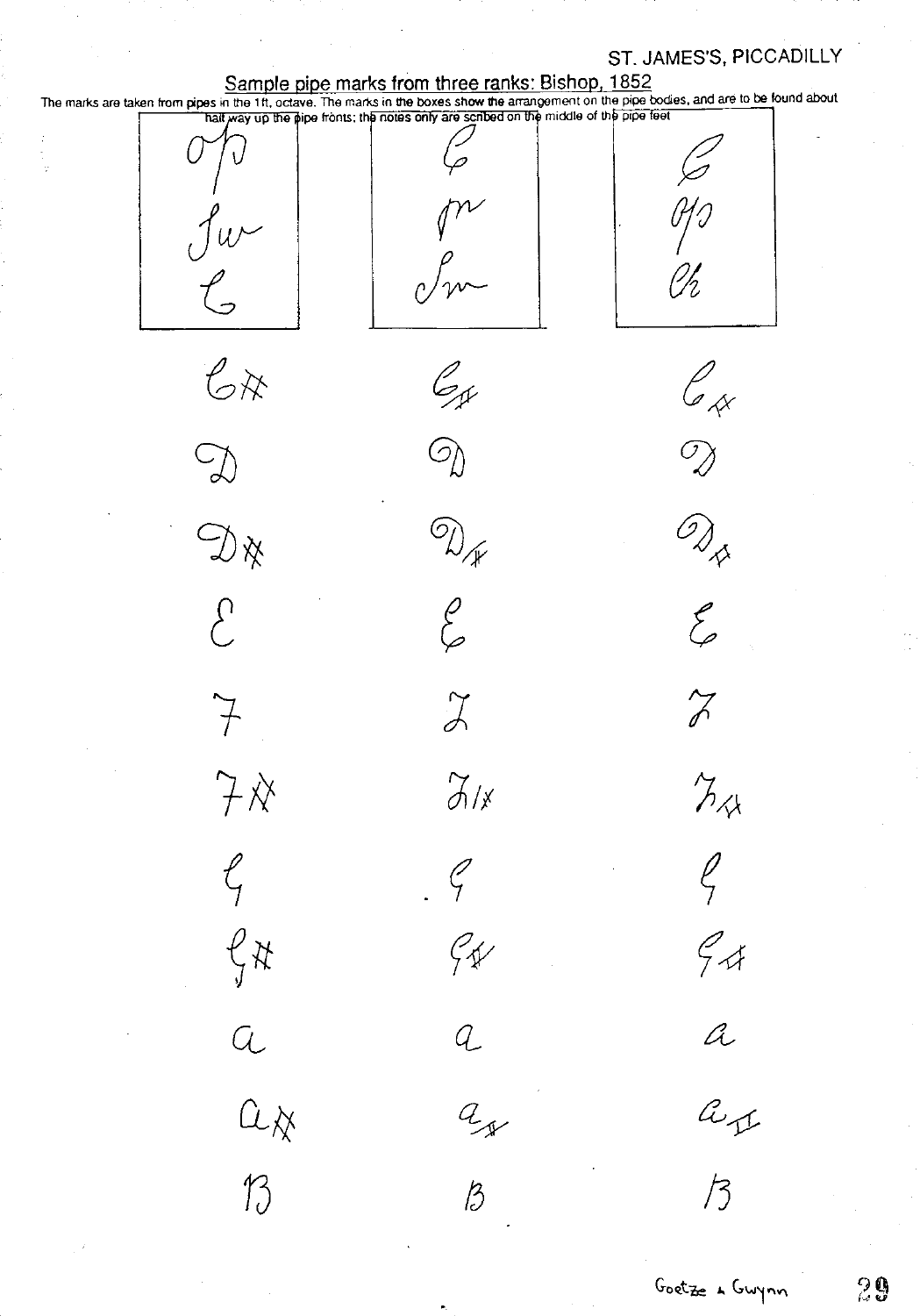$(basica<sup>1</sup>phabet)$ 

 $\frac{1}{2}$ 

 $\circ$ 

 $\phi$ 

 $\lambda$ 

 $\frac{1}{\sqrt{2}}$ 

 $C$ 

*C* 

 $\zeta$  :

 $\mathbf{D}$  :

 $\epsilon$  .

 $f$   $\ddagger$  :

 $G$ 

A#:

 $\int_{\text{ext}}$ 

 $\mathcal{C}$ 

 $\mathcal{D}$ 

 $\mathscr{S}$ 

 $A$ 

 $G_A$ 

J. Nicholson Manchaster Cathedral 1861 Great Principal  $1^{\prime}$ C to  $\frac{1}{2}^{\prime}$ 

 $\mathcal{C}$  $\mathcal{P}_{\mathbf{A}}$  $\mathcal{J}_{\mathcal{N}}$ 

body marking  $\frac{1}{2}$  way up body *Font*  $\bar{\mathsf{C}}$  $\mathsf{C}$ 

 $\mathcal{P}_{\mathbf{r}}$ 

 $G_{\tau}$ 

Principal  $G_{\text{real}}$ 

 $\mathbf{B}$ 

 $\overline{H}$ 

 $\overline{H}$ 

 $(y)$ 

Similar script on all other metal ranks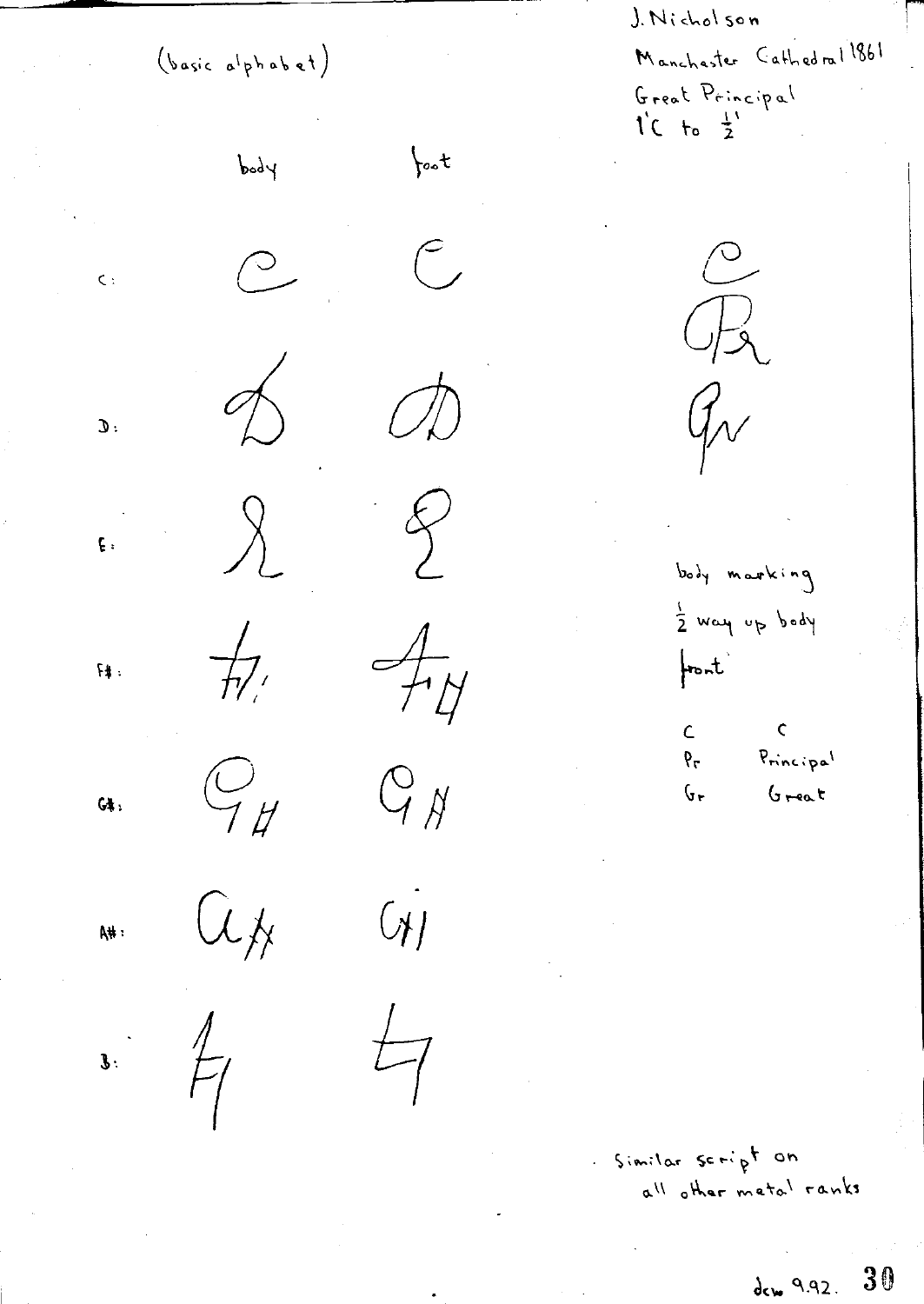### Ludlow Parish Church

For Snetzler markings see Pipe Markings 1 Sample markings by other builders. (Joseph Walker, Gray & Davison)

Great; Open Diapason no. 3 Walker 1837

 $D)$ # Op  $C$  $C$ #  $f$  a 

Choir Dulciana (and Swell Principal)

anon.

 $4e$   $\phi$   $\zeta$   $\mathscr{T}_{h\#}$  $Q#$  $D_{\alpha}I$ 

Great; Contra Gamba 16' (1883)

Gray a Davison

a B 4 B# D# E & 9

Swell; Keraulophon 8' (1860)

Gray a Davison

a R & C & E 7 2 C #

Great: Open Diapason no. 2 (1883)

Gray a Davison

a B A G G 8# 9 '44

 $\zeta$ #

Body;  $\frac{1}{4}$ #

Foot;  $L$  #

 $dc = 120$